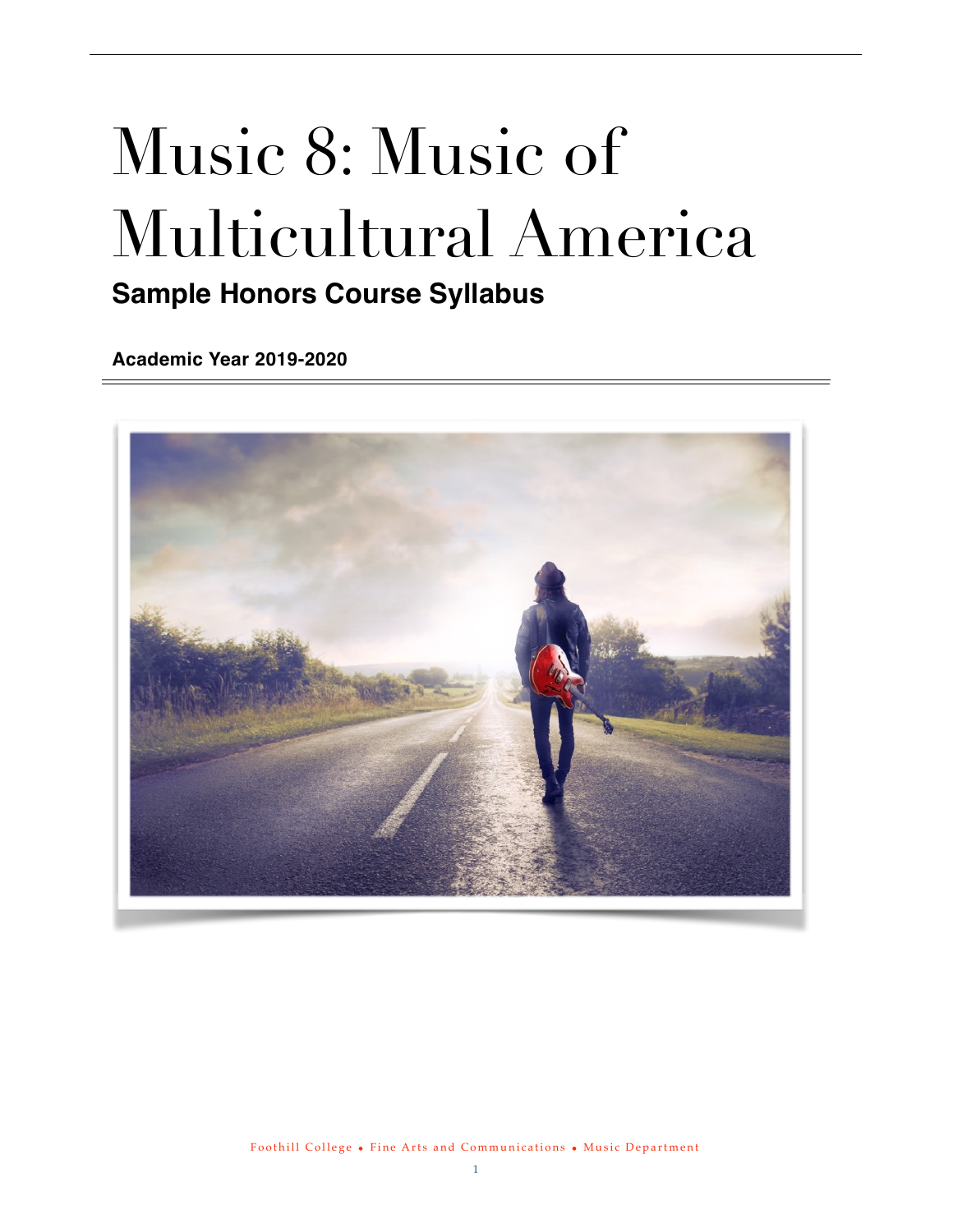# <span id="page-1-0"></span>Welcome

Welcome to the Honors section of Music 8: Music of Multicultural America. Over the years, hundreds of students have taken this course and been successful, and we have every reason to believe you will be successful too.

We have worked hard to create a course that is engaging and worthy of your time and effort. Additionally, one of our fundamental values is fairness, so you can be assured that we implement policies and procedures in an even-handed manner to all. We're delighted you're here, and wish you the best of luck and success this quarter.



Sincerely, the Course Professors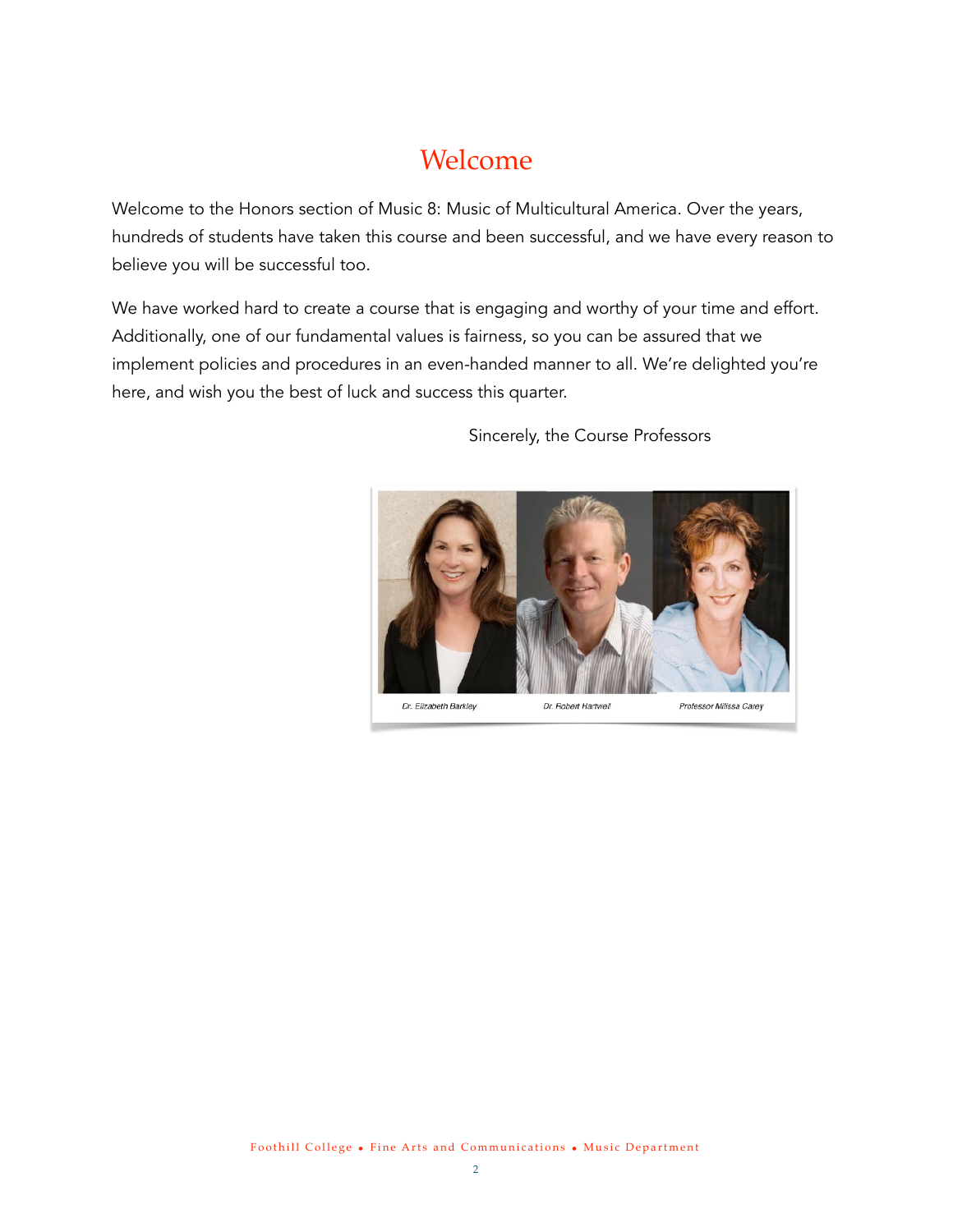| Welcome                                          | 2  |
|--------------------------------------------------|----|
| <b>General Overview</b>                          | 5  |
| <b>Course Description</b>                        | 5  |
| About the Instructional Team                     | 6  |
| <b>Student Learning Goals/Outcomes</b>           | 6  |
| On Campus, Online, and Honors Sections           | 6  |
| <b>Students With Disabilities</b>                | 7  |
| <b>EOPS Students</b>                             | 7  |
| Communication                                    |    |
| <b>Questions or Comments</b>                     | 7  |
| Information We Have for You                      | 8  |
| Office Hours                                     | 8  |
| <b>Textbook</b>                                  | 8  |
| Purchasing and Registering the Textbook          | 9  |
| Problems with the Textbook (or Napster/Rhapsody) | 9  |
| Grading                                          | 10 |
| <b>Course Grades</b>                             | 10 |
| Point Levels for Course Grades                   | 11 |
| Fairness and Equity Policy                       | 13 |
| Pass/No Pass                                     | 13 |
| <b>Getting Dropped</b>                           | 14 |
| Withdrawing                                      | 14 |
| Incomplete                                       | 14 |
| <b>Final Course Grade</b>                        | 15 |
| Learning Activities and Assessment               | 15 |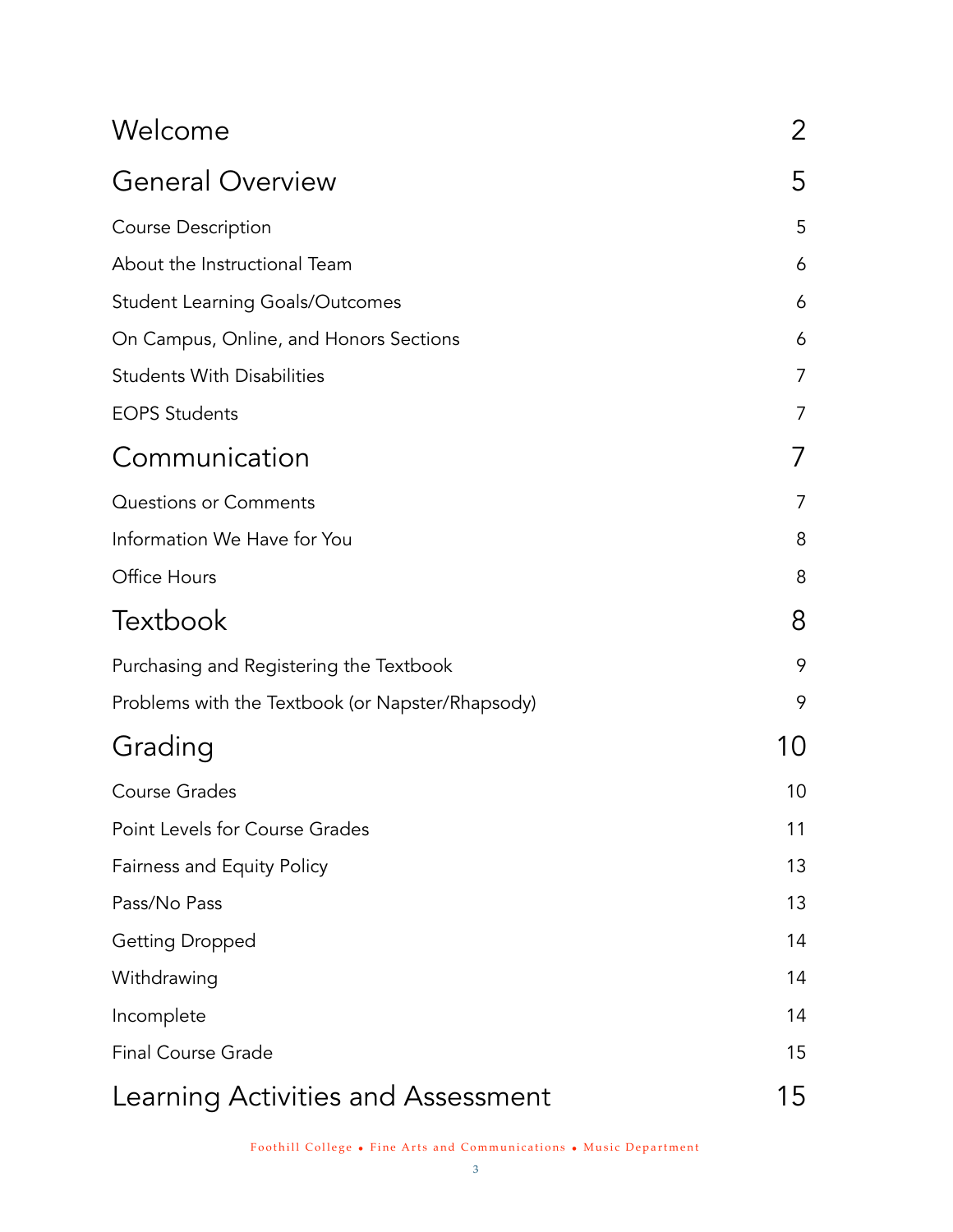| <b>First Steps</b>                                               | 15 |
|------------------------------------------------------------------|----|
| Course Policies and Procedures Bonus (in CANVAS)                 | 15 |
| Prior Knowledge Survey (in CANVAS)                               | 15 |
| Missed Chapter/Extra Credit/Time Management Bonus (in CANVAS)    | 15 |
| Digital Textbook Alternative Part 1 Quizzes (in CANVAS)          | 16 |
| <b>Digital Textbook Activities</b>                               | 16 |
| Dates When We Update Textbook Points-to-Date on CANVAS Gradebook | 19 |
| Honors Institute Project                                         | 19 |
| <b>Extra Credit and Bonuses</b>                                  | 19 |
| Penalties                                                        | 21 |
| Academic Integrity and Academic Dishonesty Penalty               | 21 |
| Final Exam (in CANVAS)                                           | 22 |
| <b>Schedule and Deadlines</b>                                    | 23 |
| Time Required for This Course                                    | 23 |
| Chart of Deadlines (Sample Based on Spring Quarter, 2019)        | 23 |
| <b>Missed Deadline</b>                                           | 24 |
| Completing the Course                                            | 25 |
| Finishing the Course Early                                       | 25 |
| If You Failed the Course                                         | 25 |
| The Music History and Literature Certificate                     | 25 |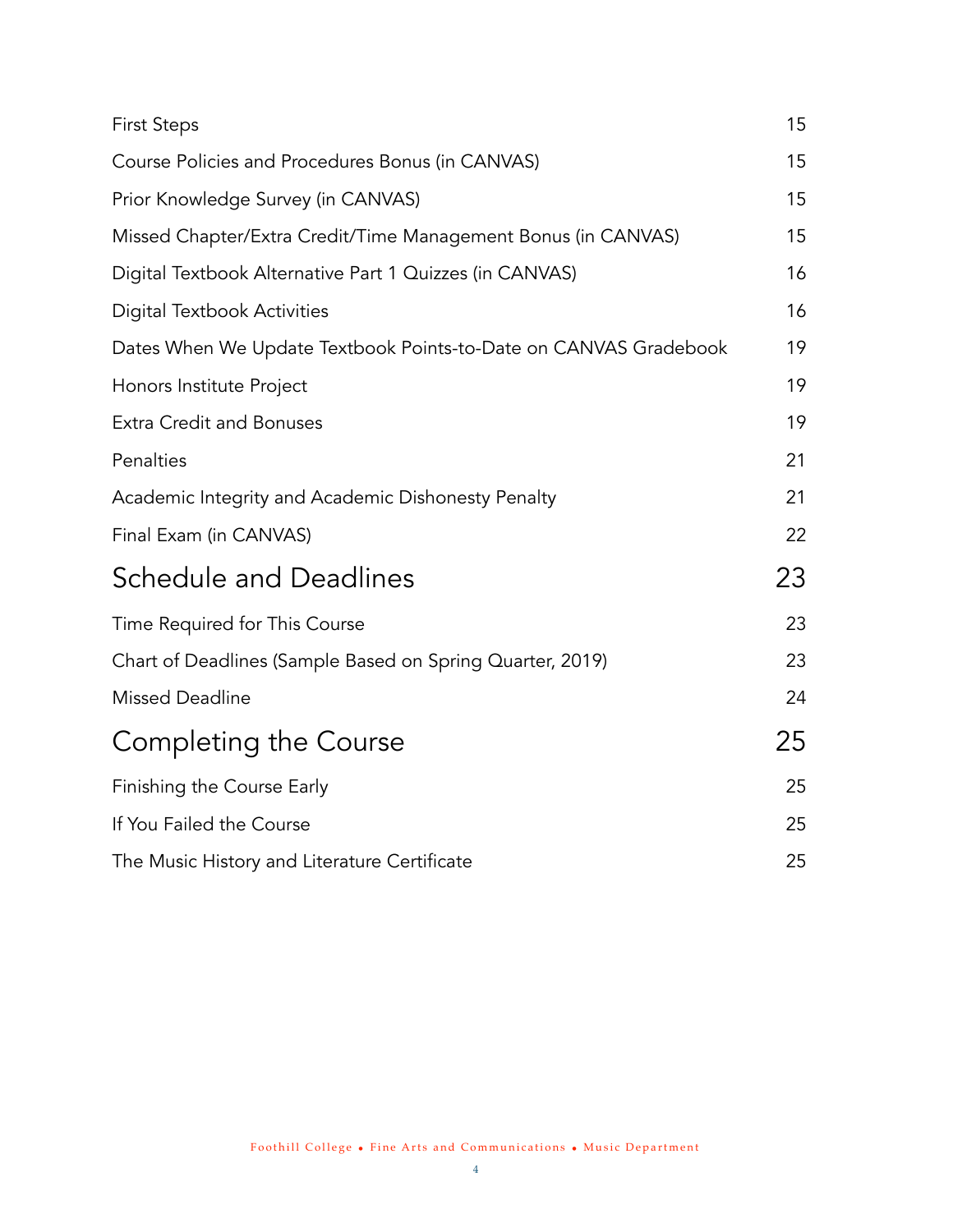# <span id="page-4-0"></span>General Overview

#### <span id="page-4-1"></span>**Course Description**

In this comparative and integrative study of the multicultural musical styles of the United States, we use a travel metaphor to frame our exploration of the musics of Native Americans, European Americans, African Americans, Hispanic/Latino Americans, and Asian Americans from their historical roots to the present. This includes a variety of musical styles which we'll study from a technical and a cultural perspective as we help you develop listening and descriptive skills. The course is organized into four parts.

Part 1: Preparing for the Trip

Chapter 1: Understanding and Remembering the Journey Chapter 2: Music in Multicultural America Chapter 3: Developing a Basic Music Vocabulary PREPARING FOR THE TRIP

Part 2: The Journeys Begin

Chapter 4: Native American Music Chapter 5: Roots of European American Traditions Chapter 6: Roots of African American Traditions Chapter 7: Roots of Hispanic Latino Traditions Chapter 8: Roots of Asian American Traditions

Part 3: Encounters at the Crossroads Chapter 9: The Blues Chapter 10: Jazz Chapter 11: Gospel Chapter 12: Cajun and Zydeco Chapter 13: Country Music Chapter 14: Urban Folk Revival

Part 4: Excursions in New Directions Chapter 15: The Roots of Rock 'n' Roll Chapter 16: Motown, Soul and Funk Chapter 17: Caribbean and Salsa Chapter 18: Contemporary Mexican American Chapter 19: Hip Hop and Rap Chapter 20: Toward the Future













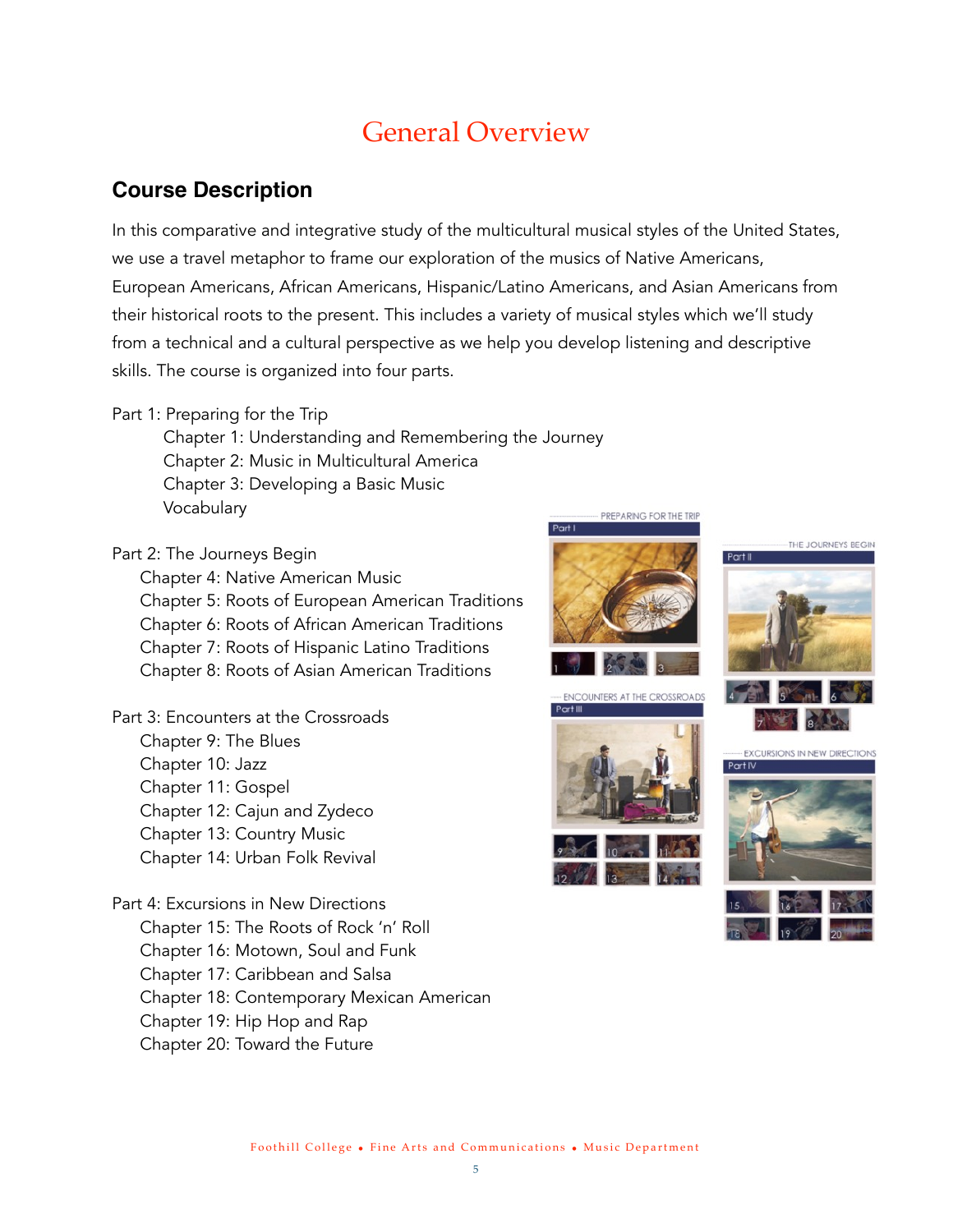## <span id="page-5-0"></span>**About the Instructional Team**

This course is part of the Music History and Literature sequence and is co-taught by a team of instructors that includes Dr. Elizabeth Barkley, Dr. Robert Hartwell, and Professor Milissa Carey. We share responsibilities and strive to create an effective and positive learning experience for you.

## <span id="page-5-1"></span>**Student Learning Goals/Outcomes**

This is a General Education course that enrolls students with a wide range of backgrounds and abilities. We are committed to helping all students succeed, and have worked hard to develop a learner-centered course designed to help you and us monitor and improve your learning. By the end of this course, if you are a successful learner, you will:

- 1. *Foundational Knowledge:* demonstrate detailed knowledge regarding the structural characteristics, stylistic categories, key musicians, and historical context of a variety of American music genres.
	- Recall the key elements that shaped the historical context and assimilation experience of five broad constituent groups: Native Americans, European Americans, African Americans, Hispanic/Latino Americans, and Asian Americans.
	- Identify how American music genres reflect the "root" music traditions of the constituent group and the historical context in which the genre developed.
	- Recognize American music genres in terms of their structural characteristics, stylistic categories, and key musicians.
- 2. *Application:* be able to distinguish between American music genres by applying knowledge of structural characteristics, stylistic traits, and performance attributes.
- 3. *Human Dimension:* be able to discuss, with insight and understanding, the multicultural context and the social and personal implications of American music genres.
- 4. *Metacognition:* demonstrate self-managed learning in a comprehensive journal, in which you reflect upon, evaluate, and describe your own learning process.

# <span id="page-5-2"></span>**On Campus, Online, and Honors Sections**

This course is taught on-campus (including an Honors section) and online. All sections use the same CANVAS course site and digital textbook, but differ slightly in their course assignments (these differences are identified in the Learning Activities and Assessment section). Additionally, the Honors section uses a higher point threshold to determine final course grades (identified in the Grading section), are expected to attend campus class sessions, and to complete a special project (see Assignments).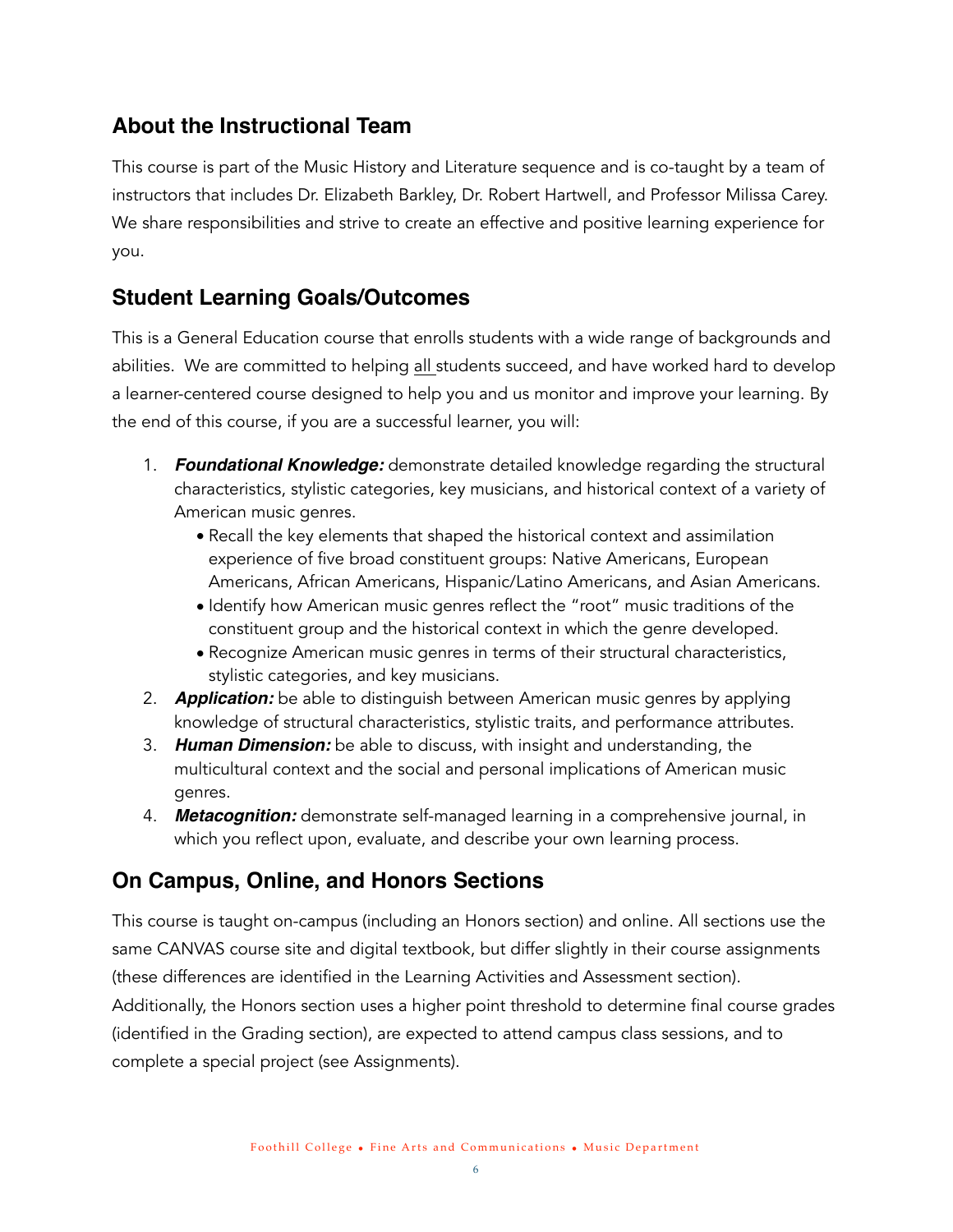#### <span id="page-6-0"></span>**Students With Disabilities**

If you have a disability, we want to provide you with any assistance you need to achieve your academic goals. This course is student-centered, flexible and appropriate for students with disabilities, although students should manage their time efficiently within the deadlines. Because all chapter assignments are open the first day of the term and are not timed, the DRC says meeting deadlines is usually a time management issue and does not typically require accommodation. Nevertheless, if your accommodation specifies that you have extended time on deadlines, we want to provide you with the support you need. Due to the logistical difficulty of extending textbook deadlines, we offer the following: you may do the alternative "Missed Chapter" synthesis essay for up to full credit within 72 hours of the textbook deadline. Assignment instructions are in Canvas, but send your assignment within an InBox message to Dr. Barkley.

Most students with disabilities are successful without special accommodation, but Foothill College has an on-campus lab with talking computers, print enlargers, tactile maps of the campus, and other alternate learning options. In addition, an e-reader of the textbook has been created to help students in this course. To obtain disability-related accommodations, students must contact Disability Resource Center (DRC) as early as possible in the quarter. To contact DRC, you may 1) Visit DRC in Room 5801 (near Lot 5); 2) Email DRC at [adaptivelearningdrc@foothill.edu;](mailto:adaptivelearningdrc@foothill.edu) or 3) Call DRC at 650-949-7017 to make an appointment. If you choose to take the Final Exam, please note the requirements in the description of the Final Exam below. This is the only assignment that is timed, and we automatically provide double time for students who are registered with the Disability Resource Center and who have accommodation letters on file through the Clockwork application.

#### <span id="page-6-1"></span>**EOPS Students**

We are happy to submit your progress reports on line. Simply send a private message to Dr. Barkley through the CANVAS Inbox to request this.

# <span id="page-6-2"></span>Communication

#### <span id="page-6-3"></span>**Questions or Comments**

We want you to get your question answered as soon as possible. Please first check the Questions/Problems? link on the CANVAS course home page, as we have worked hard to create a comprehensive collection of questions with answers. If you do not see your answer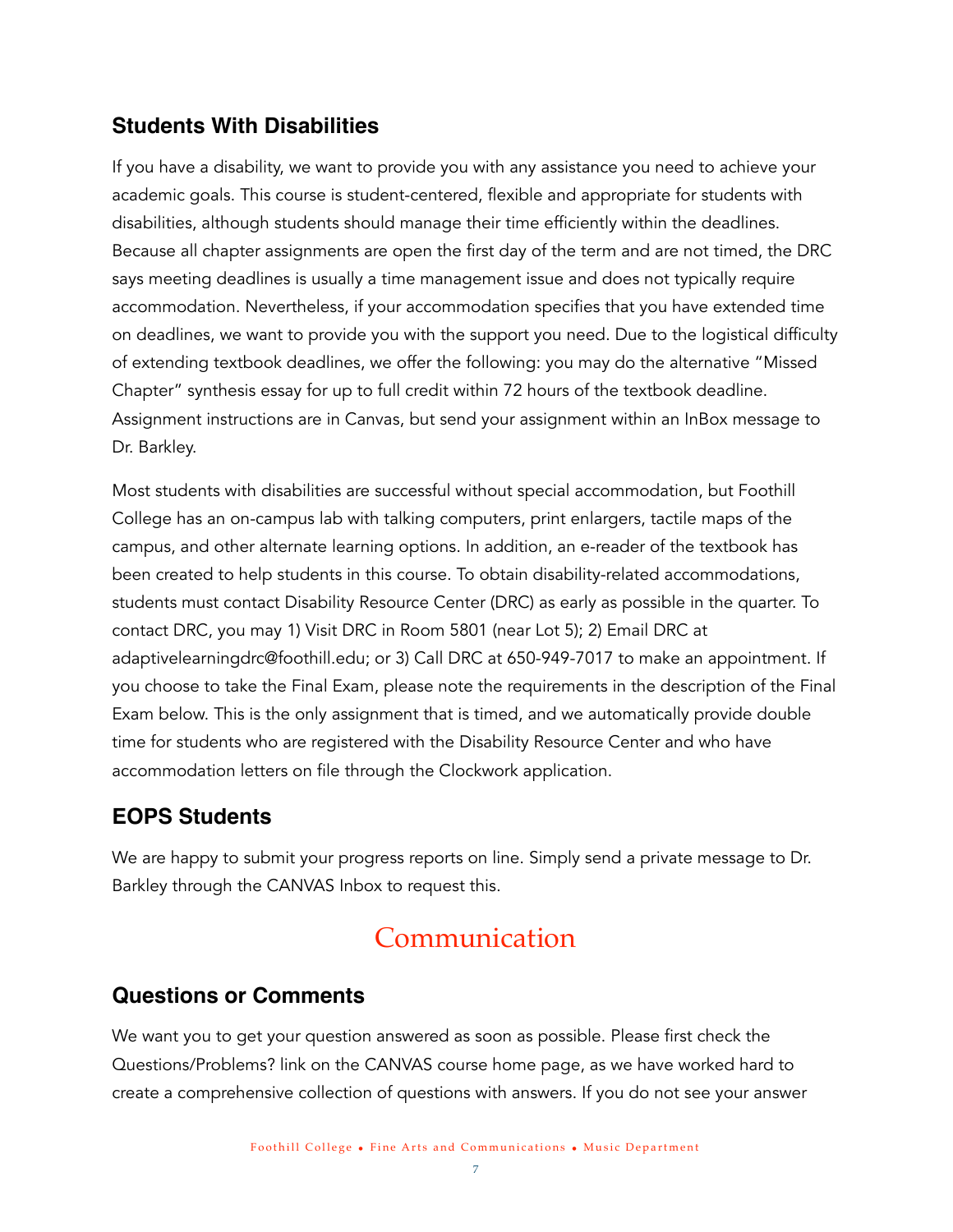there, send us your question through the "Inbox" link on the far left CANVAS menu. Because e-mail is unreliable due to the college's spamming filters, use e-mail only in situations where you are unable to use the CANVAS website: [barkleyelizabeth@foothill.edu](mailto:barkleyelizabeth@foothill.edu); [careymilissa@foothill.edu](mailto:careymilissa@foothill.edu), and [hartwellrobert@foothill.edu](mailto:hartwellrobert@foothill.edu). Dr. Hartwell is you primary contract for Honors in general; Dr. Barkley will be the primary responder to questions during Weeks 1-4 and 11-12; and Professor Carey during Weeks 5-10. Finally, to ensure that you receive the quickest possible response to your questions, Professor Carey and Dr. Barkley may answer each other's messages and emails.

#### <span id="page-7-0"></span>**Information We Have for You**

We use CANVAS Announcements and Inbox private messages to communicate information to you. Please make sure your CANVAS preferences are set so that announcements and Inbox messages are sent to your email, as this will provide you with an additional avenue for keeping informed about the course. You will also find helpful information in the Questions and Problems? page linked on the CANVAS course home page.

#### <span id="page-7-1"></span>**Office Hours**

This course is taught by an instructional team, so office hours vary. If you need to see someone in person, Dr. Hartwell is generally available during the following hours: Dr. Hartwell (Office 1406) on M/W 8:45-9:45 and T/Th 2:00-3:00 and Professor Carey will be available by appointment made through CANVAS Inbox or email, careymilissa@foothill.edu. Because Dr. Hartwell sometimes is called away on Department business, it is best if you make an appointment with him either through CANVAS Inbox or email, hartwellrobert@foothill.edu.

# <span id="page-7-2"></span>Textbook

This course requires a digital textbook, *Crossroads: The Music of American Cultures*, Third Edition, Elizabeth F. Barkley, Ph.D. (Kendall Hunt, 2018) ISBN: 978-1-5249623-2-6. Please choose the textbook 'section' (for example, Music 8.03W) that corresponds with your Foothill



course 'section,' (for example, Music 8.03W). The digital textbook is an integrated learning environment that includes assignments and quizzes (the foundation of your course grade) as well as listening example playlists provided through a bundled 4-month subscription to Napster/ Rhapsody.com, a digital music library. We are sensitive to those of you who are unable to purchase or register the textbook at the beginning of the quarter, and we don't want you to fall too far behind and feel

Foothill College • Fine Arts and Communications • Music Department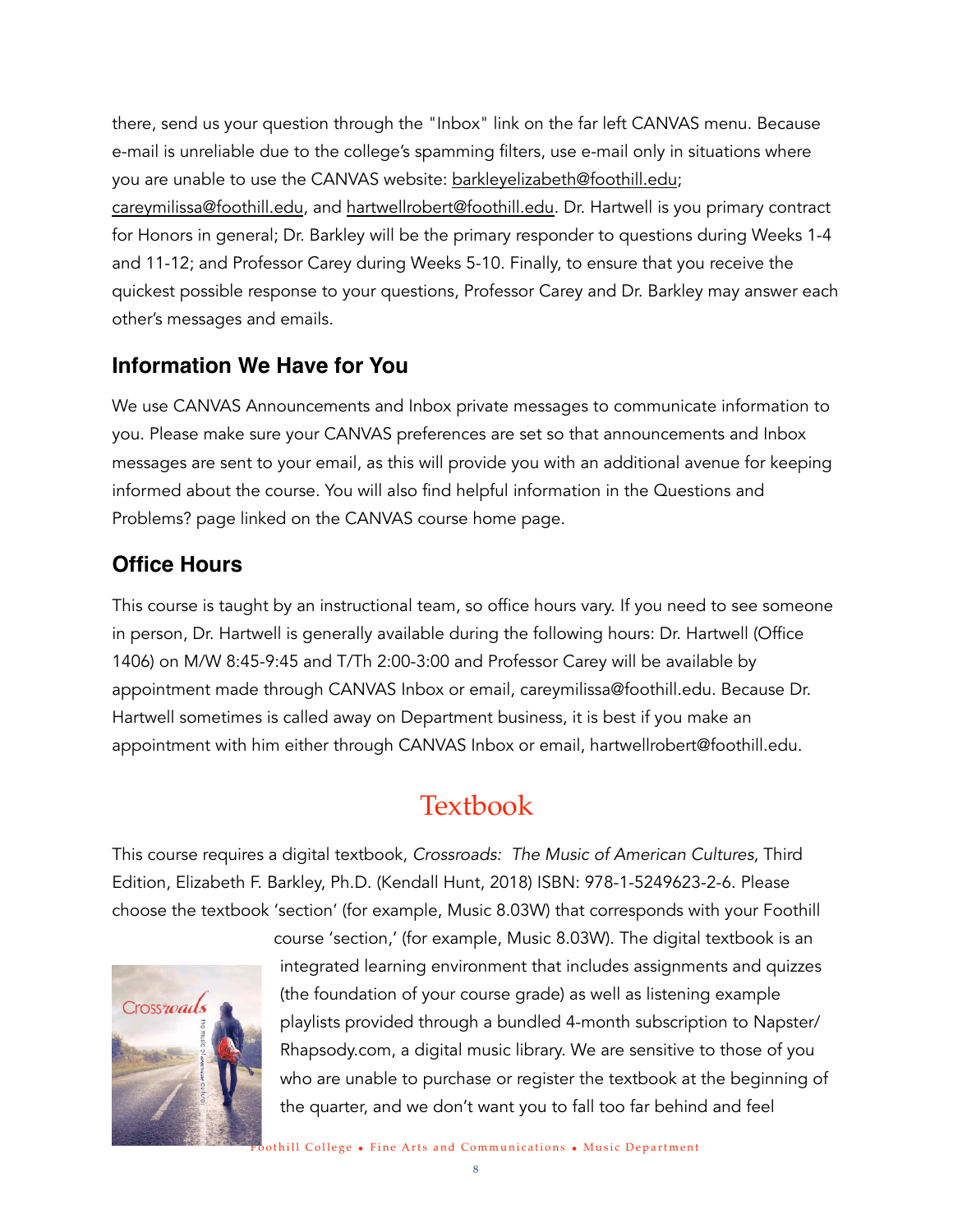discouraged. We are therefore providing an alternative PDF version of the "Read" component of the Part 1 Chapters that you can read until you get the textbook; it is attached to the CANVAS Syllabus and Handouts link.

#### <span id="page-8-0"></span>**Purchasing and Registering the Textbook**

A Digital Textbook Access Code can be purchased in two ways, and registration details are provided at time of purchase and also in the *Digital Textbook and Registration Guide.pdf* linked to the syllabus in CANVAS. Because the earlier print textbook (*Crossroads: The Musics of Multicultural America*, 2007, published by Prentice Hall) is no longer acceptable for course articulation and it does not have the listening examples, lab, or assessments, it will not work as a substitute. Because the textbook is an integrated environment that includes your assignments, you cannot share a textbook with another student.

Access Card With Code purchased from the Foothill College Bookstore (best if you are purchasing all of your course books from the bookstore).

Online Code purchased from Great River Technology (GRT) Webcom at <http://www.grtep.com>/ (fastest, easiest).

For your own protection, purchase the access card only through one of the two ways identified above and keep a copy or screen shot of your receipt. If you purchase an access code from anywhere other than one of these two ways, it is fraudulent and won't work.

# <span id="page-8-1"></span>**Problems with the Textbook (or Napster/Rhapsody)**

If you have a problem with some aspect of the textbook, check "About the Digital Textbook" linked on the CANVAS course home page, which contains information about the textbook, including a list of "known problems." If your answer is not there, contact the Web Support team as only they can help you solve it. The textbook company is based in the Midwest and are available for a quick response M-F. You are responsible for contacting them and working with them to resolve your problem in a timely manner and prior to the next deadline. That said, we will do what we can to help you if you follow the procedures below.

 $1.$  Use the Web Support link provided at the bottom of every textbook web page (best, as they then have all the information they need from you) and this automatically generates a numbered "Service Desk Help Ticket" that documents your contact and provides a reference of your efforts to get assistance that we can use if we need to intervene on your behalf.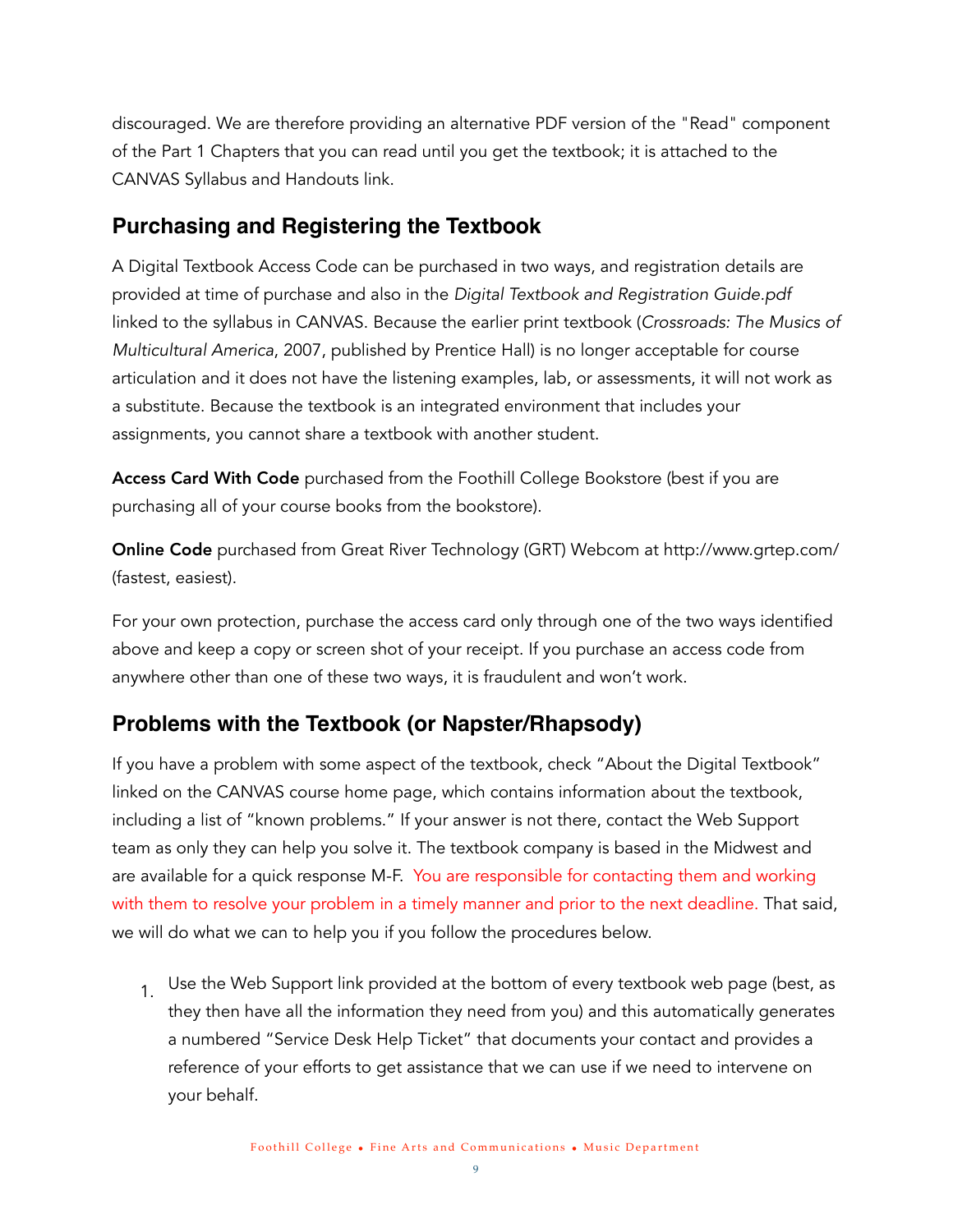- $2^{\circ}$  Alternatively, you can call websupport at 800-344-9051, and/or e-mail [websupport@kendallhunt.com](mailto:websupport@kendallhunt.com) (for general textbook problems) or [rhapsody@kendallhunt.com](mailto:rhapsody@kendallhunt.com) (for Napster/Rhapsody issues) with a detailed description of the problem and informing them that you are enrolled at Foothill College along with the specific quarter and the title of the textbook.
- $3<sub>1</sub>$  If, after following the instructions above, you do not hear from the textbook company within 4 hours during normal business hours, contact them again and also state that this is the second time you've contacted them, and copy the "Service Desk Help Ticket" to Dr. Elizabeth Barkley through the CANVAS Inbox.

# <span id="page-9-0"></span>Grading

## <span id="page-9-1"></span>**Course Grades**

This course is based on points (rather than percentage), with points generated from the following activities (described in detail in Learning Activities and Assessment).

| <b>Point-Generating Activities</b>                     |                 |                  |                                                                                                                                     |  |  |  |
|--------------------------------------------------------|-----------------|------------------|-------------------------------------------------------------------------------------------------------------------------------------|--|--|--|
| <b>Activity</b>                                        | <b>Location</b> | <b>Potential</b> | <b>Comments</b>                                                                                                                     |  |  |  |
|                                                        |                 | <b>Points</b>    |                                                                                                                                     |  |  |  |
| <b>Welcome &amp; Returning</b><br><b>Student Bonus</b> | canvas          | 50               | We welcome all students with a 50-point bonus;<br>returning students from other Music 2 or 8 courses<br>receive an additional bonus |  |  |  |
| <b>Early Textbook Use</b><br><b>Bonus</b>              | canvas          | $50-1$           | For students who generate points in the textbook by<br>the posted deadline.                                                         |  |  |  |
| <b>Course Policies and</b><br><b>Procedures Quiz</b>   | canvas          | 100              | This is an opportunity for you to earn points for<br>reading the Syllabus.                                                          |  |  |  |
| <b>Prior-Knowledge</b><br><b>Survey</b>                | canvas          | 25               | This is an ungraded survey to help us assess the<br>knowledge you already possess about this course's<br>topic.                     |  |  |  |
| <b>Digital Textbook</b><br><b>Activities</b>           | <b>Commod</b>   | 2900             | This is based on 140 points per chapter for 20<br>chapters and the "How To Use This Textbook" quiz<br>(additional 100 points).      |  |  |  |

#### **Chart of Point-Generating Activities**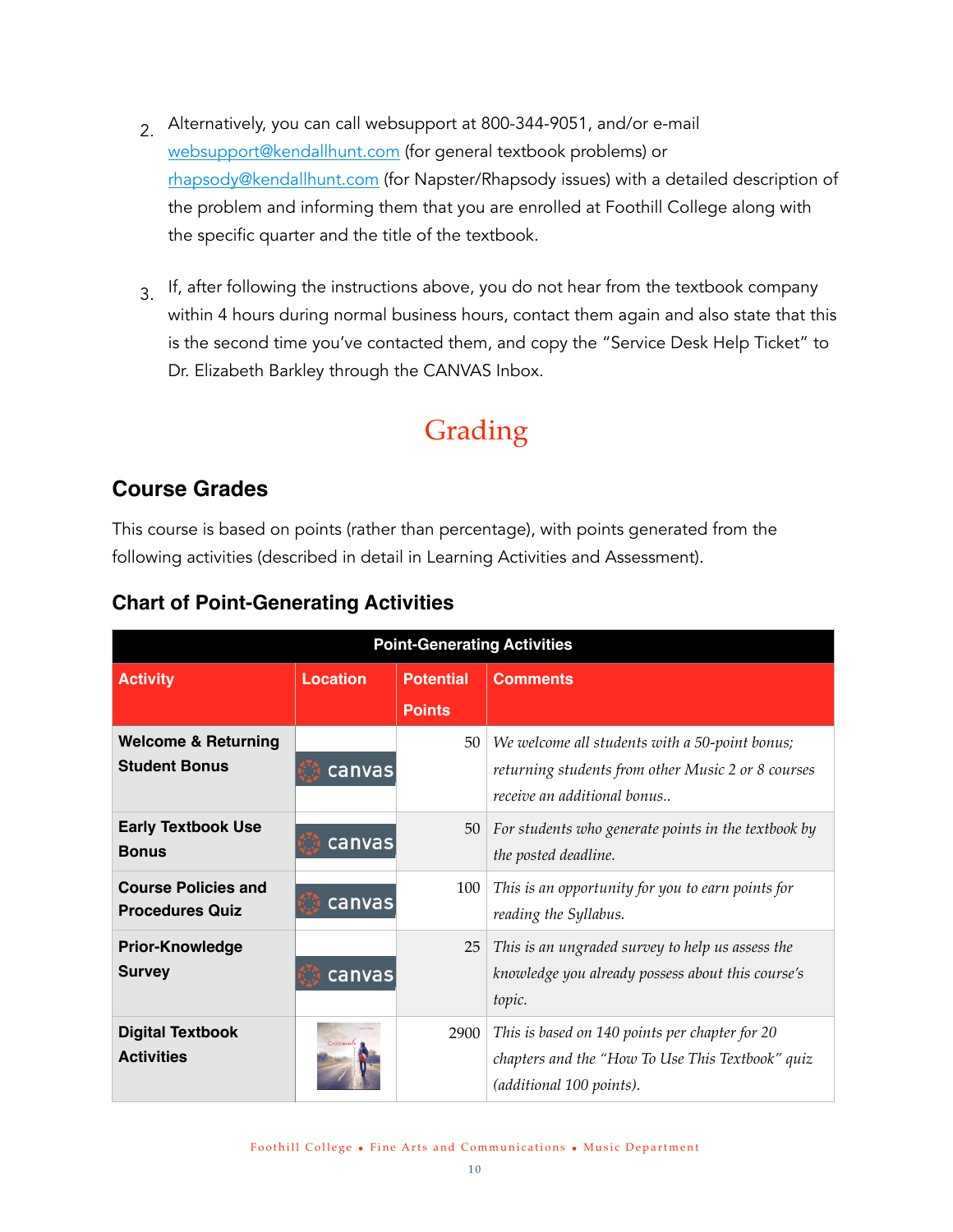| <b>Point-Generating Activities</b>                                       |                 |                  |                                                                                                                                                                                                                                           |  |  |  |
|--------------------------------------------------------------------------|-----------------|------------------|-------------------------------------------------------------------------------------------------------------------------------------------------------------------------------------------------------------------------------------------|--|--|--|
| <b>Activity</b>                                                          | <b>Location</b> | <b>Potential</b> | <b>Comments</b>                                                                                                                                                                                                                           |  |  |  |
|                                                                          |                 | <b>Points</b>    |                                                                                                                                                                                                                                           |  |  |  |
| "Pop" Policy Quiz:<br><b>Keys to Success</b>                             | canvas          | 25               | This is a way to earn points based on the "Keys to<br>Success" page linked to the course home page.                                                                                                                                       |  |  |  |
| "Pop" Policy Quiz:<br><b>Grades and Grading</b>                          | canvas          | 25               | This is a way to earn points based on the "Grades<br>and Grading" page linked to the course home page.                                                                                                                                    |  |  |  |
| <b>Digital Textbook</b><br><b>Alternative Part One</b><br><b>Quizzes</b> | canvas          | 225              | Based on the Part One textbook chapters that are<br>provided for your convenience in Canvas through the<br>Syllabus and Handouts Link. (Three quizzes at 75<br>apiece.)                                                                   |  |  |  |
| Metacognitive<br><b>Behaviors Bonus</b>                                  | canvas          | 100              | A variable point bonus up to 100 points awarded to<br>students who do the required behaviors.                                                                                                                                             |  |  |  |
| <b>Missed Chapter/Extra</b><br>Credit/Time<br><b>Management Bonus</b>    | canvas          | 210              | You may do up to two synthesis essays to compensate<br>for a missed chapter or as extra credit for a potential<br>210 points. If you do not need to do these, you will<br>automatically receive a Time Management Bonus of<br>100 points. |  |  |  |
| <b>Honors Project</b>                                                    | canvas          | 300              | The main Honors Projects are a Digital Story (a 5-<br>minute video connecting course topics to your<br>personal life) or Contemporary Issues Journal (a<br>group project connecting course topics with media<br>coverage and events).     |  |  |  |
| <b>In-Class Portfolio</b>                                                | canvas          | 1000             | A collection of your in-class notes based on lectures<br>and small group discussions.                                                                                                                                                     |  |  |  |
| <b>Optional Final Exam</b>                                               | canvas          | 200              | This is a comprehensive examination. If you achieve<br>the points you want/need for the grade you wish, you<br>do not need to take it.                                                                                                    |  |  |  |
|                                                                          | <b>Total</b>    | 5210             | Out of the 5210 points available, you need the points<br>below for different grade levels.                                                                                                                                                |  |  |  |

<span id="page-10-0"></span>**Point Levels for Course Grades**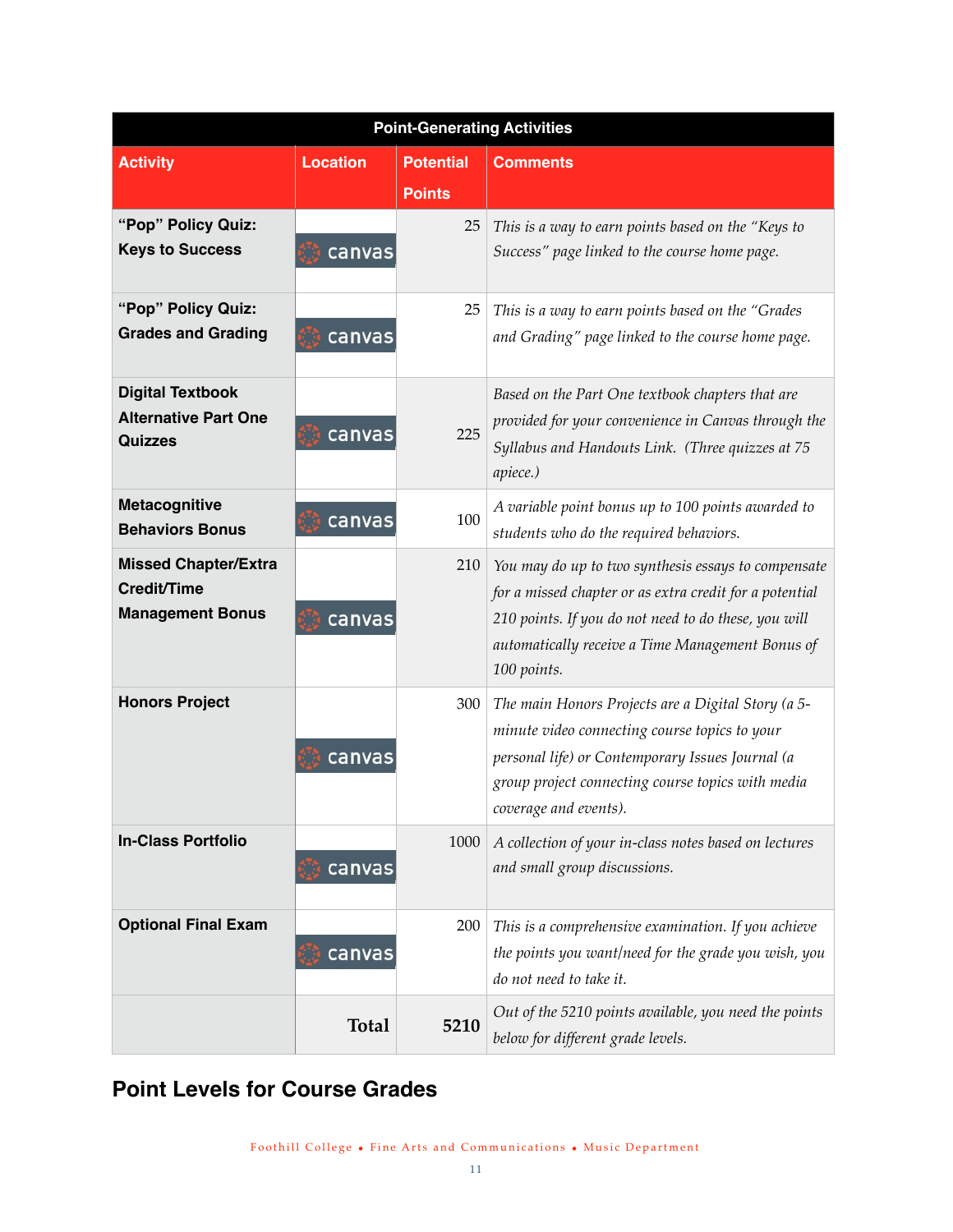Earn a minimum of the following points by the end of the quarter for the corresponding letter grade. *For example, if your final point total is 4236 you will earn a final course grade of "A-" because 4236 is sufficient points for an A- (4200) but not enough for an A (4300).* At the end of the term, if you are within a few points of a grade level change, we will give you those points.

#### **MUSIC 8 MINIMUM POINT LEVELS FOR COURSE GRADES Online and On Campus Course Sections**

*Earn a minimum of the following points for the different course grades.*

| D-                                                                                                                                                                                          | D                       | D+   | $C-$ | C    | C+   | <b>B-</b> | в    | B+   | А-   | A    | A+   |
|---------------------------------------------------------------------------------------------------------------------------------------------------------------------------------------------|-------------------------|------|------|------|------|-----------|------|------|------|------|------|
| 1600                                                                                                                                                                                        | 1700                    | 1800 | 2000 | 2200 | 2400 | 2600      | 2800 | 3000 | 3200 | 3300 | 3400 |
|                                                                                                                                                                                             | <b>Honors Institute</b> |      |      |      |      |           |      |      |      |      |      |
| Because Honors students' do additional work and the CANVAS Gradebook percentages are not<br>accurate, Honors students' must be careful to monitor their course grades based only on points. |                         |      |      |      |      |           |      |      |      |      |      |
| D-                                                                                                                                                                                          | D                       | D+   | $C-$ | C    | $C+$ | <b>B-</b> | B    | B+   | А-   | A    | A+   |
| 2600                                                                                                                                                                                        | 2700                    | 2800 | 3000 | 3200 | 3400 | 3600      | 3800 | 4000 | 4200 | 4300 | 4400 |

#### **Monitoring Your Grade**

- Points earned from the Digital Textbook activities (the foundation of your course grade) can be monitored in the textbook's Gradebook. Textbook points-to-date will be transferred to the CANVAS site regularly throughout the quarter.
- Points earned from CANVAS activities can be monitored in the CANVAS gradebook.
- Your progress toward your Final Course Grade can be monitored either through the Personal Grade Tracking Chart at the end of this Syllabus or by following these steps:
	- 1. Determine how many more potential points are available for work you haven't done (many of you work ahead).
	- 2. Add this to your current point total in the CANVAS grade book and compare your total with the minimum points for the different grades indicated in the chart above.
- To ensure you get an accurate reading on your overall grade in CANVAS, be sure you use only your total points. Percentages are not accurate as there are many more points available beyond what you need for a good grade. Furthermore, be sure "Calculate based only on graded assignments" is not checked, as this will skew your sense of what your grade is.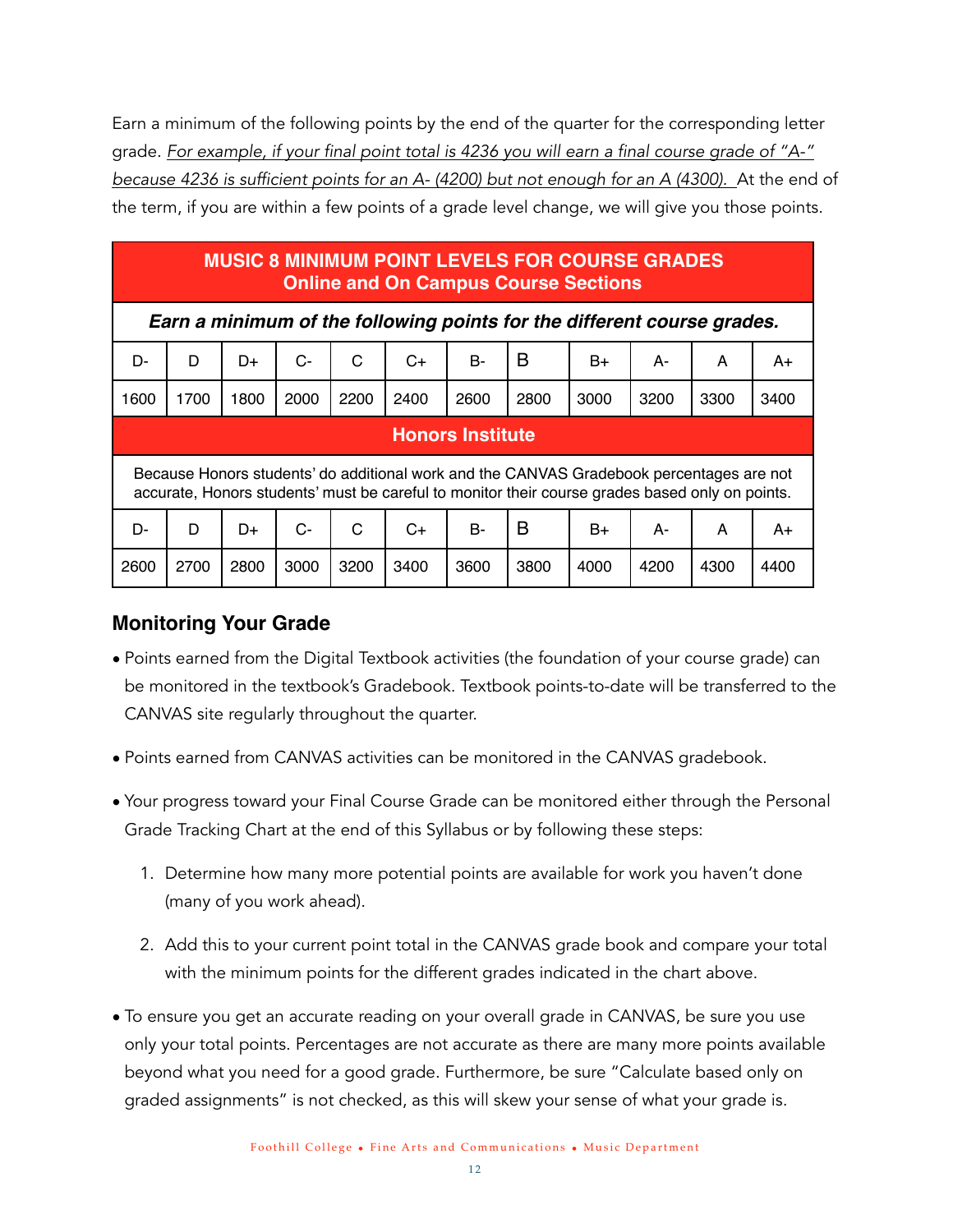

• You are responsible for communicating to us and resolving any problems regarding grades within 48 hours after your work has been graded. Any questions regarding your final course grade must be resolved by 8 a.m. the morning after final course grades are posted.

## <span id="page-12-0"></span>**Fairness and Equity Policy**

One of our fundamental values is fairness. Each term, some students ask us to make exceptions to our policies (usually to give a deadline extension or to receive additional extra credit opportunities). We are all three strong student advocates and truly empathize with the struggles many students face, but consider this: once we tried to help a student and other students found out and complained that this wasn't fair. The next time, we offered all students the same help, and a student who hadn't needed it complained that it wasn't fair. Therefore, in order to help individual students while ensuring equity for all, we have organized the course to include multiple safety nets and pathways to success that are available to all students starting the first day of the term. Beyond that, we implement policies and procedures in an evenhanded manner without exception. If you believe that your situation warrants special treatment, we invite you to explain why in an essay that we will submit to the Dean. If the Dean agrees, we will follow his recommendation; if he does not agree, you risk a petition-processing point penalty.

#### <span id="page-12-1"></span>**Pass/No Pass**

Most students take this course for a letter grade, but if you have limited time or resources, we recommend that you consider taking it Pass/No Pass, because you need only the number of points required for a C- to pass. To do this, you must file at the beginning of the quarter with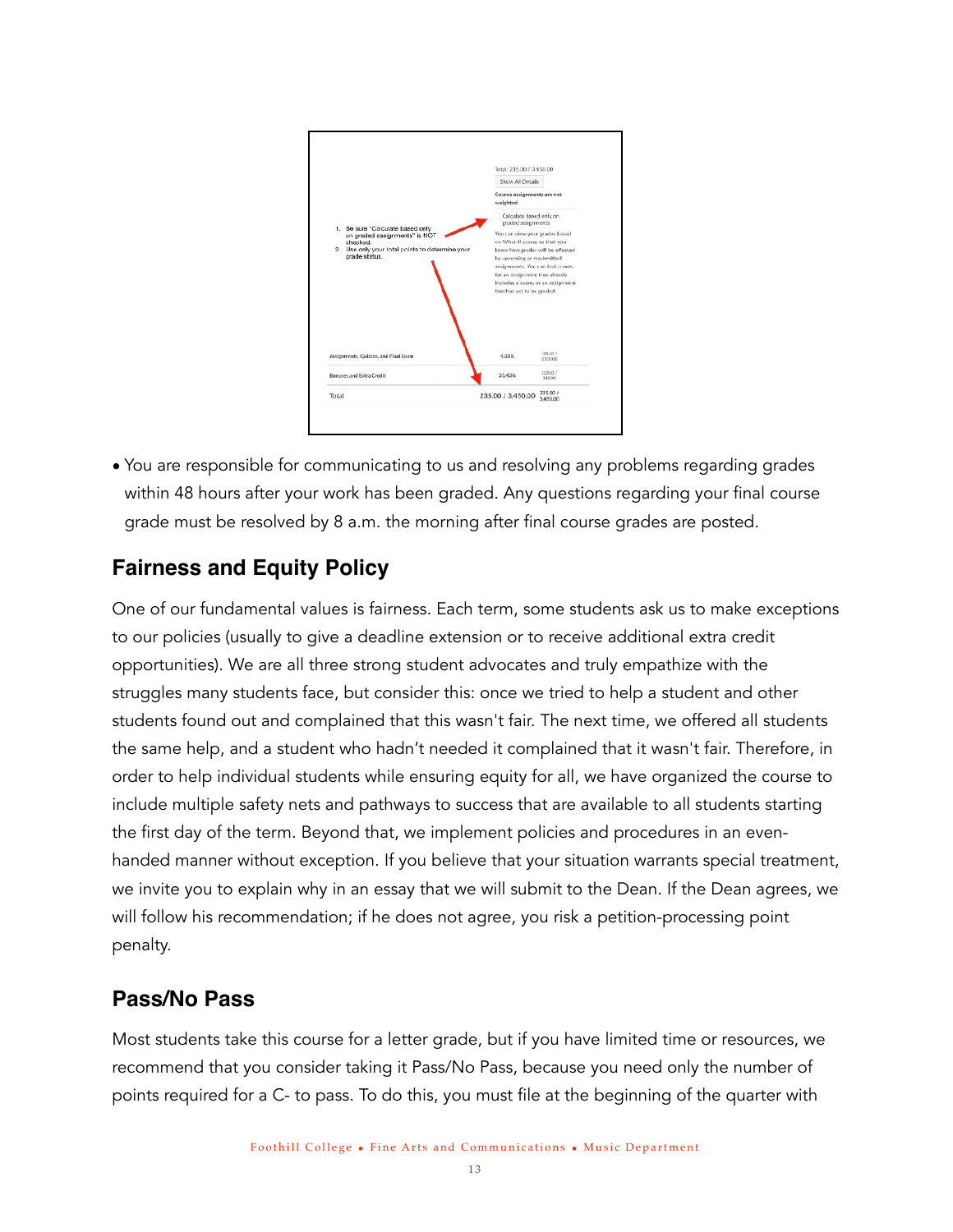Admissions and Records. See the Admissions and Records page [http://www.foothill.edu/](http://www.foothill.edu/admissions.php) [admissions.php](http://www.foothill.edu/admissions.php) for details or download the form available at [http://www.foothill.edu/reg/](http://www.foothill.edu/reg/forms/pass-nopass.pdf) [forms/pass-nopass.pdf](http://www.foothill.edu/reg/forms/pass-nopass.pdf). Keep a copy of the transmission for your records and if you have any questions, e-mail [webreg@foothill.edu](mailto:webreg@foothill.edu). Instructors are not involved in this process. At the end of the term we submit letter grades. Don't worry when you see a "C-" or higher as a final grade in the Gradebook at the end of the term, Admissions will change it to a "P" on your official transcript.

## <span id="page-13-0"></span>**Getting Dropped**

If you have 0 points in the CANVAS Gradebook by the First Census, you have not attended according to the State of California and we are required to drop you. The quickest way to earn points is to take the Course Policies and Procedures quiz. During the regular academic year (not Summer), if you are registered in an on campus class or Honors section and have attended at least one class but miss claiming these points, we will claim them for you at half credit so that we are not required to drop you.

#### <span id="page-13-1"></span>**Withdrawing**

If you decide to drop this course, you are required to officially withdraw through the Foothill Admissions and Registration Office. You can find out how to do this at [http://](http://www.foothill.fhda.edu/reg/todrop.html) [www.foothill.fhda.edu/reg/todrop.html](http://www.foothill.fhda.edu/reg/todrop.html). If you are still enrolled in the course at the end of the quarter, you will be assigned the final grade corresponding to whatever points you have earned. It is illegal and unethical for us to a) artificially lower your grade at the end of the quarter so that you can retake the course the next quarter or b) 'back date' your withdrawal date to save you from getting a W or an F.

#### <span id="page-13-2"></span>**Incomplete**

Admissions and Records has informed us that "Incompletes" are permitted only for students who are doing passing work but then, due to unforeseeable, emergency and justifiable reasons, are unable to complete work at the very end of the term. In this course, all assignments are available starting the first day of the term, and students are advised to work ahead. We therefore offer "Incompletes" only to students who have earned sufficient points to pass the course with a letter grade of C and can provide acceptable documentation that they have, for unforeseeable, emergency and justifiable reasons, been unable to complete assignments that are due Week 10, 11 and/or 12. Due to the difficulty of reopening textbook assignments, students will be given an alternative essay assignment and final exam.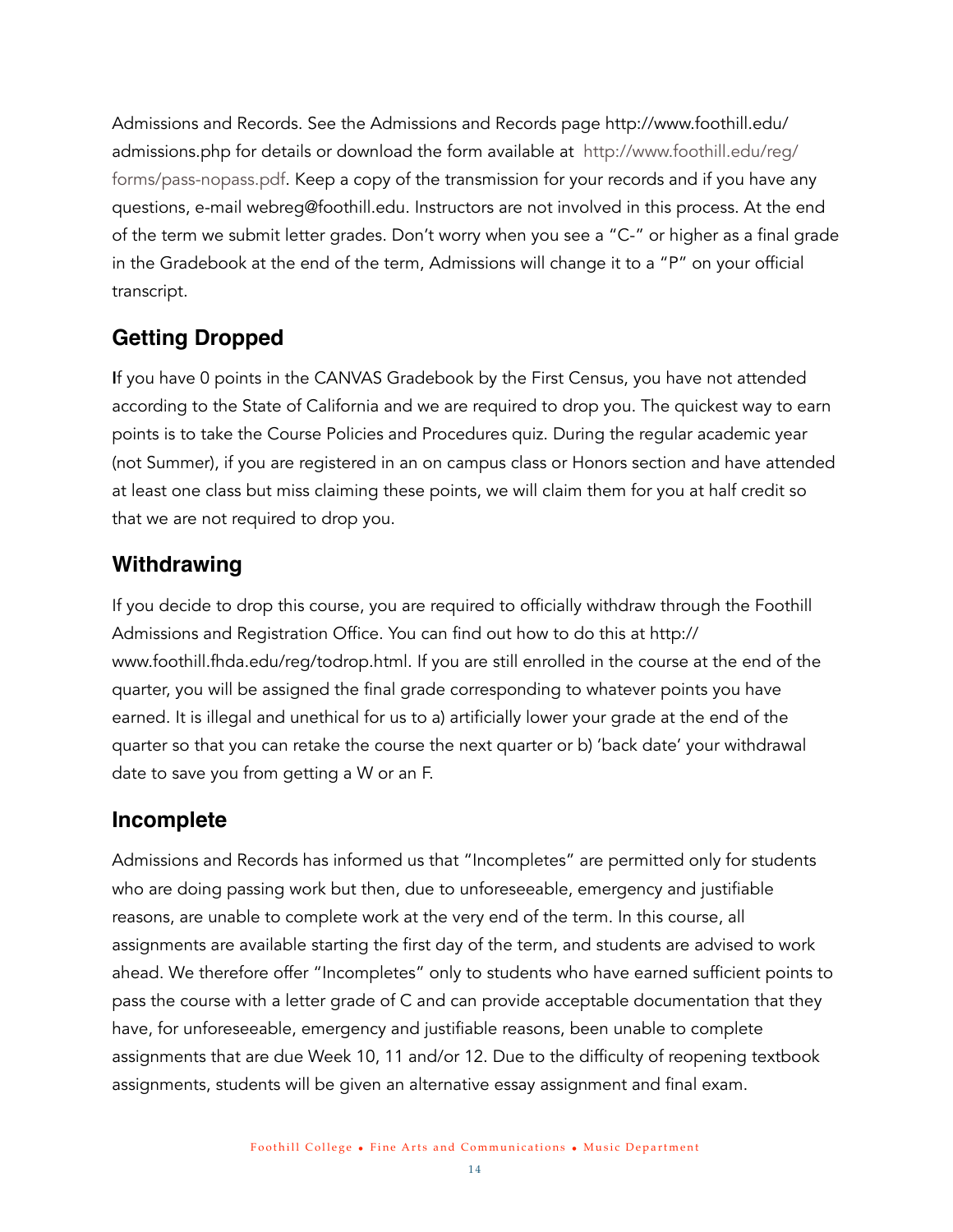## <span id="page-14-0"></span>**Final Course Grade**

At the end of the quarter, you will be assigned the final grade corresponding to whatever points you have earned. (See "Monitoring Your Grade" above.) Any questions regarding your final course grade must be resolved by 8 a.m. the morning after final course grades are posted. It is illegal and unethical for us to a) artificially lower your grade so that you can retake the course the next quarter or b) 'back date' your withdrawal date to save you from getting a W or an F.

# <span id="page-14-1"></span>Learning Activities and Assessment

# <span id="page-14-2"></span>**First Steps**

- 1. Claim your "Welcome" bonus in CANVAS Assignments.
- 2. Read through the Syllabus and then take the Course Policy and Procedures "Quiz" in CANVAS Assignments.
- 3. Take the "Prior Knowledge Survey" in CANVAS Assignments.
- 4. Purchase and register the digital textbook, then read the "How To Use This Textbook" on the Home/Welcome page and take the corresponding textbook quiz that is below the PDF on the Welcome page.
- 5. Begin work on textbook Chapter 1 (see "Textbook Chapter Activities" below), after which move on to the remaining chapters ensuring that you meet the deadlines.

## <span id="page-14-3"></span>**Course Policies and Procedures Bonus (in CANVAS)**

This is a simple quiz based on this Syllabus for which you will earn up to 100 points.

# <span id="page-14-4"></span>**Prior Knowledge Survey (in CANVAS)**

To support our efforts monitoring and reporting Student Learning Outcomes, we have created a brief, 10-question survey to assess your knowledge of course concepts prior to taking this class. The survey is ungraded, but you will receive 25 points for taking it.

# <span id="page-14-5"></span>**Missed Chapter/Extra Credit/Time Management Bonus (in CANVAS)**

This is designed for students to earn back partial points due to a missed chapter deadline or lower textbook scores (presumably due to insufficient time in advance to solve problems or do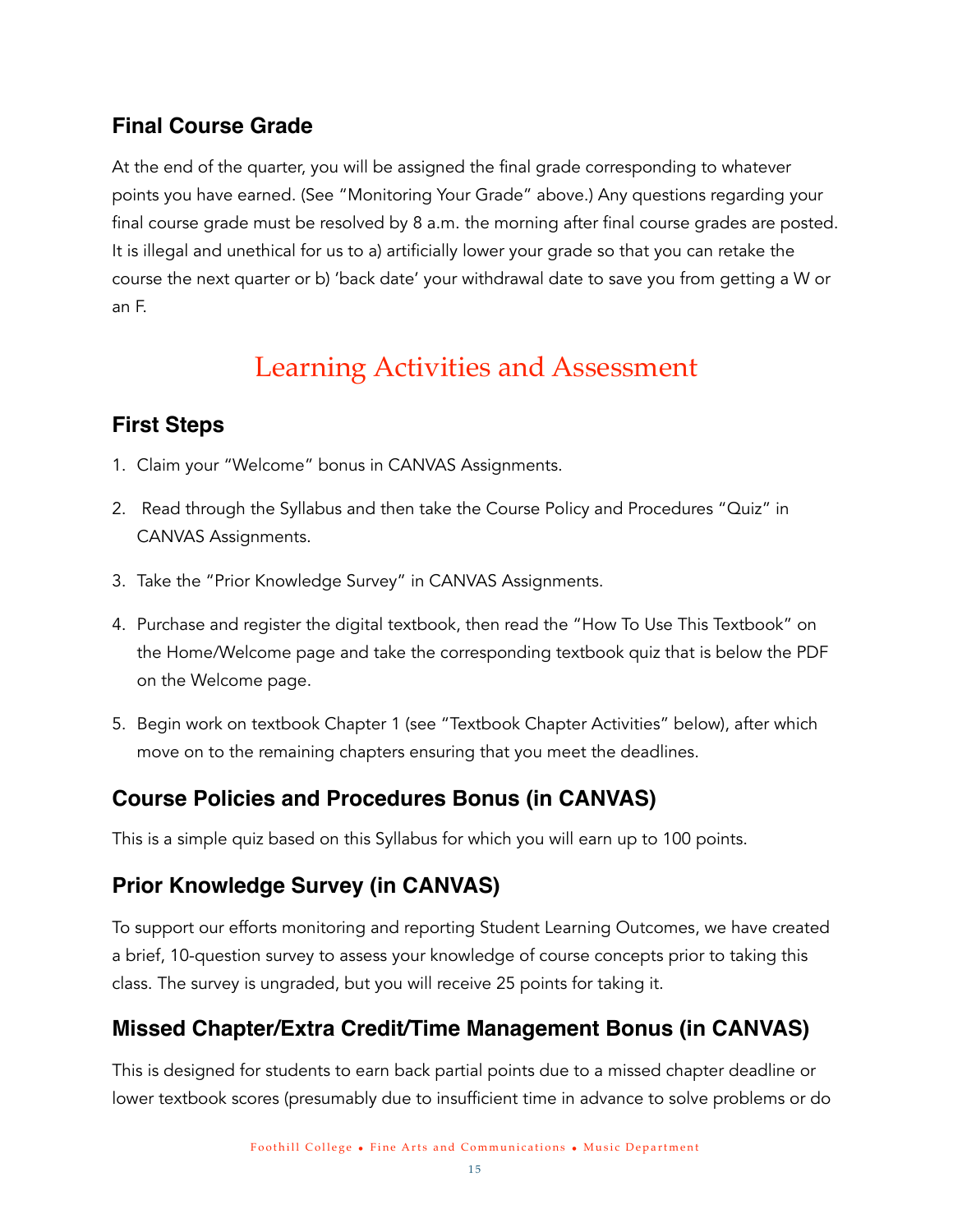their best work). Students who do not need to take advantage of this opportunity may instead claim a 100-point Time Management Bonus. This assignment, along with instructions, is available in CANVAS.

## <span id="page-15-0"></span>**Digital Textbook Alternative Part 1 Quizzes (in CANVAS)**

We are sensitive to those of you who are unable to purchase or register the textbook at the beginning of the quarter, and we don't want you to fall too far behind and feel discouraged. We are therefore providing an alternative PDF version of the "Read" component of the Part 1 Chapters that you can read until you get the textbook; it is attached to the CANVAS Syllabus and Handouts link. The quizzes (in CANVAS) are based on those chapters and allow you to earn up to half credit if you don't have the textbook. You will still need access to the digital textbook to pass the course, however, so do everything you can to get the textbook soon. For those of you who *have* purchased and registered the digital textbook, congratulations! You should still take the regular quizzes in the textbook, but you may also take this quiz if you wish to earn 'extra credit' points toward your Final Grade.

## <span id="page-15-1"></span>**Digital Textbook Activities**

This course and the digital textbook are organized into 4 Parts, with each Part subdivided into chapters. Within each chapter, there are 7 learning activities. These activities are described generally below and in detail in the "How to Use This Textbook" on the textbook welcome page.

- 1. **Reflect:** For each chapter's "Pre Reflect," you will be asked to reflect on what you already know about the chapter's topic based on your own life experiences. Respond to the prompt in appropriate college-level language and grammar and using a minimum of 75 words. If you know little about the chapter's topic, challenge yourself to reflect deeper to find related knowledge. For example, you might know little about the "roots" of Asian American music, but you can 1. Reflect probably offer some insights or observations regarding Asian culture or Asian immigration into the United States. After you submit your reflection, you will receive a copy to your e-mail for confirmation. *Potential Points: 10*
- 2. **Read:** Read the chapter PDF and listen to the corresponding listening examples on the "Chapter Playlist." Familiarize yourself with the tools at the top of the PDF viewer, which allow you to move



2. Read

Foothill College • Fine Arts and Communications • Music Department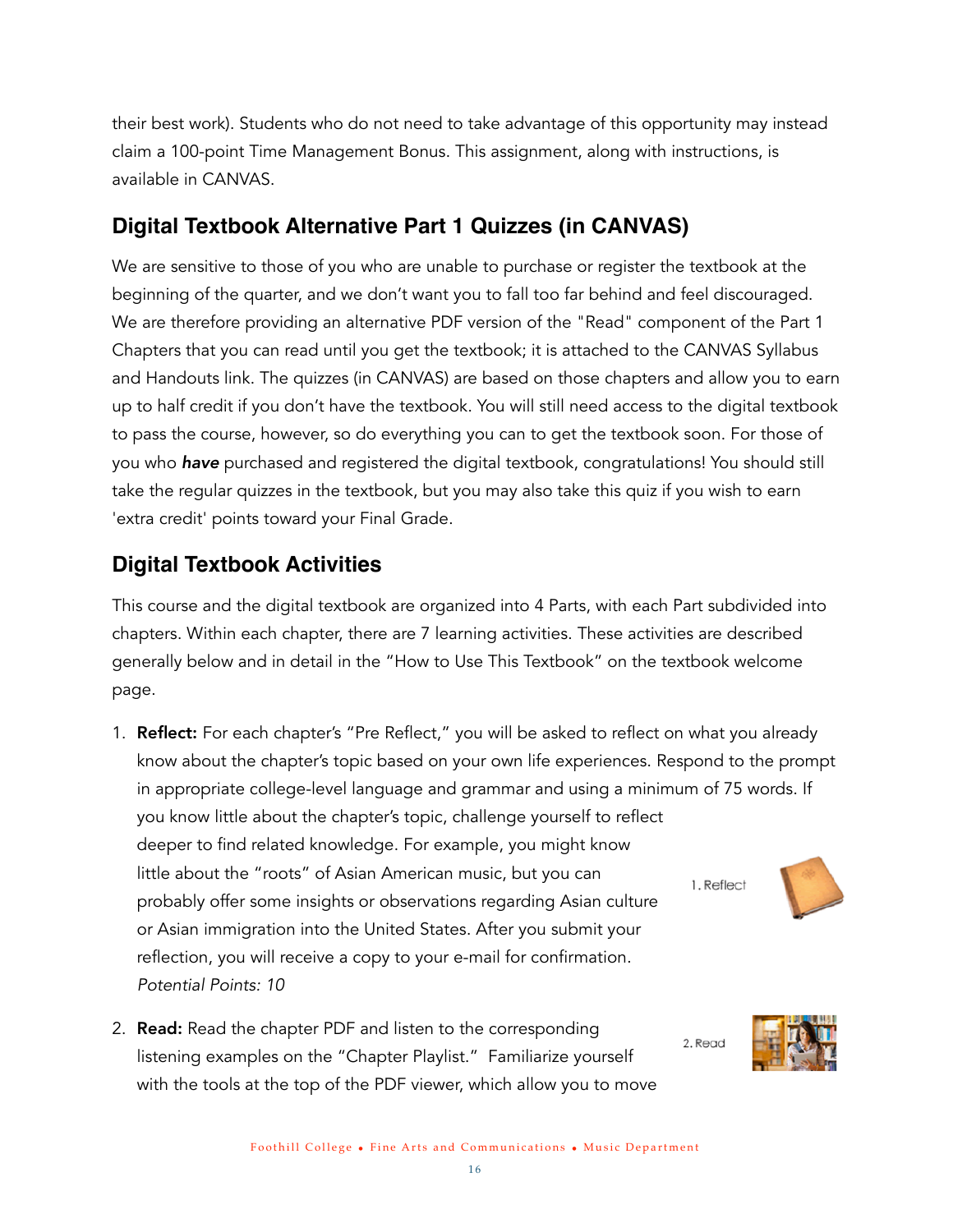quickly through the pages or print or download the reading. The first 10 questions in each chapter's Component 5 "Assess" quiz will be based on material from this reading.

- 3. Apply (Lab): Read the Apply (Lab) PDF and listen to the corresponding examples provided on the Chapter Playlist. At the 3. Apply end of the PDF, you will find questions that address the lab's reading and listening material. The last 10 questions in each chapter's Component 5 "Assess" quiz will be drawn from these questions, and you will find it easier to score well if you determine the answers prior to taking the quiz. 4. Review
- 4. Review: Use the flashcards to review vocabulary and concepts.
- 5. Assess: Take the 20-question Chapter Quiz, which will include 10 questions on material in Component 2 "Read" followed by 10 questions on material in Component 3 "Apply (Lab)." *Potential Points: 100*
- 6. Share: Write a thoughtful, substantive response to the question in your own words, using college-level language and grammar and a minimum of 75 words. *Potential Points: 20*
- 7. Reflect: Reflect on what you want to remember, clarify, or learn more about the chapter's topic. For example, was there a song that you 7. Reflect found particularly interesting? Was there something about the historical context in which a particular genre of music developed that you found intriguing? Or did you find some aspect of a key musician's life surprising? Then,

using your own words, post your response to the question in college-level language and grammar and in a minimum of 75 words*. Potential Points: 10*

Points are generated from the Reflect, Assess, and Share activities. The Reflect and Share activities are awarded full points if you follow the instructions and use your own words. Points for the quiz in the Assess activity are awarded based on number of correct answers to the objective multiple choice or True/False questions. *Textbook points are given and retained only for work that is done within a valid individual student's textbook account; if the account is fraudulent or cancelled, then the work is considered invalid and we are not legally able to use the points when calculating final grades.*

5. Assess

6. Share





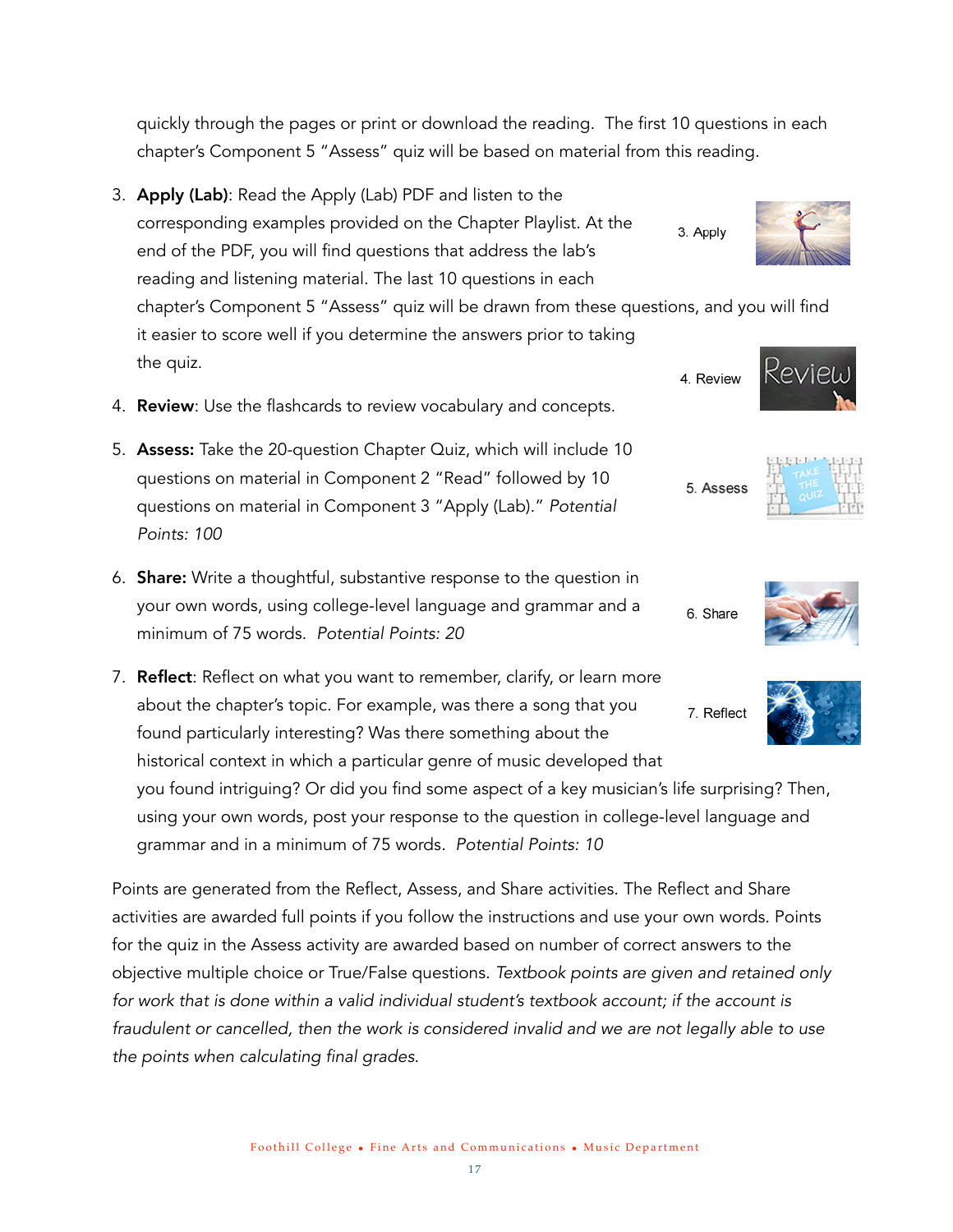| <b>Potential Points Per Chapter</b> |     |  |  |
|-------------------------------------|-----|--|--|
| 1. Reflect (Pre)                    | 10  |  |  |
| 5. Assess                           | 100 |  |  |
| 6. Share                            | 20  |  |  |
| 7. Reflect (Post)                   | 10  |  |  |
| Total                               | 140 |  |  |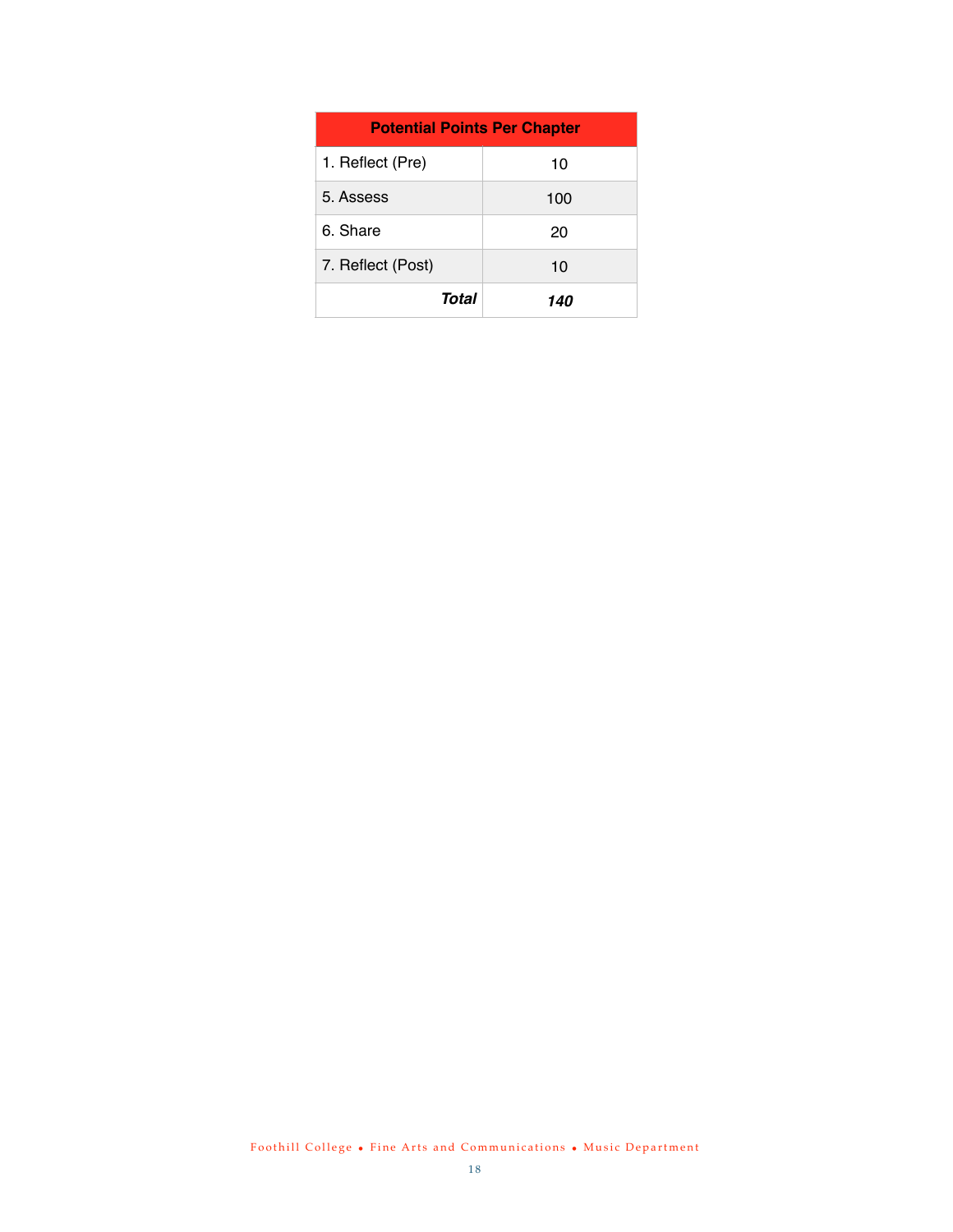# <span id="page-18-0"></span>**Dates When We Update Textbook Points-to-Date on CANVAS Gradebook**

You can always monitor your textbook points in the Textbook Gradebook. We will post your points-to-date from the Textbook Gradebook to the CANVAS Gradebook regularly throughout the quarter.

#### <span id="page-18-1"></span>**Honors Institute Project**

Students enrolled in the Honors Institute submit a special project. The project earns a potential 300 points; failure to submit a project results in a -300 point penalty. Students have two options:

- Option 1: Contemporary Issues Journal (Group Project)
- Option 2: Digital Story (Alternative Individual Project)

These options and the grading rubric are described in a separate handout linked as a PDF on the Canvas course site's Syllabus and Handouts page.

## <span id="page-18-2"></span>**Extra Credit and Bonuses**

Extra credit is built into the system in that there are more points available than are required for an A. Bonuses are, by definition, a type of extra credit and are designed to reward the best students in class. Below is a description of the various built-in extra credit opportunities.

Welcome and Returning Student Bonus: We are delighted you are here, and one way we show that is by giving you a Welcome Bonus of 50 points right from the beginning. We are also very happy to see students who have taken one of the other courses in the Music History/ Literature series (Music 2 and 8) with us, and therefore reward them with an additional point bonus as an expression of our appreciation.

**Early Textbook Use Bonus:** We provide a 50 point bonus to students who purchase, register, and earn points on at least one quiz at the beginning of the quarter.

Part One Chapters 1, 2, and 3 Alternative Quizzes: We are empathetic to students who are unable to purchase the textbook at the beginning of the quarter and don't want them to get behind or feel discouraged. We have created quizzes on these Canvas-based chapters for you to earn half credit. Students who do purchase the textbook should do the textbook quizzes, but may use these Canvas-based quizzes for extra credit.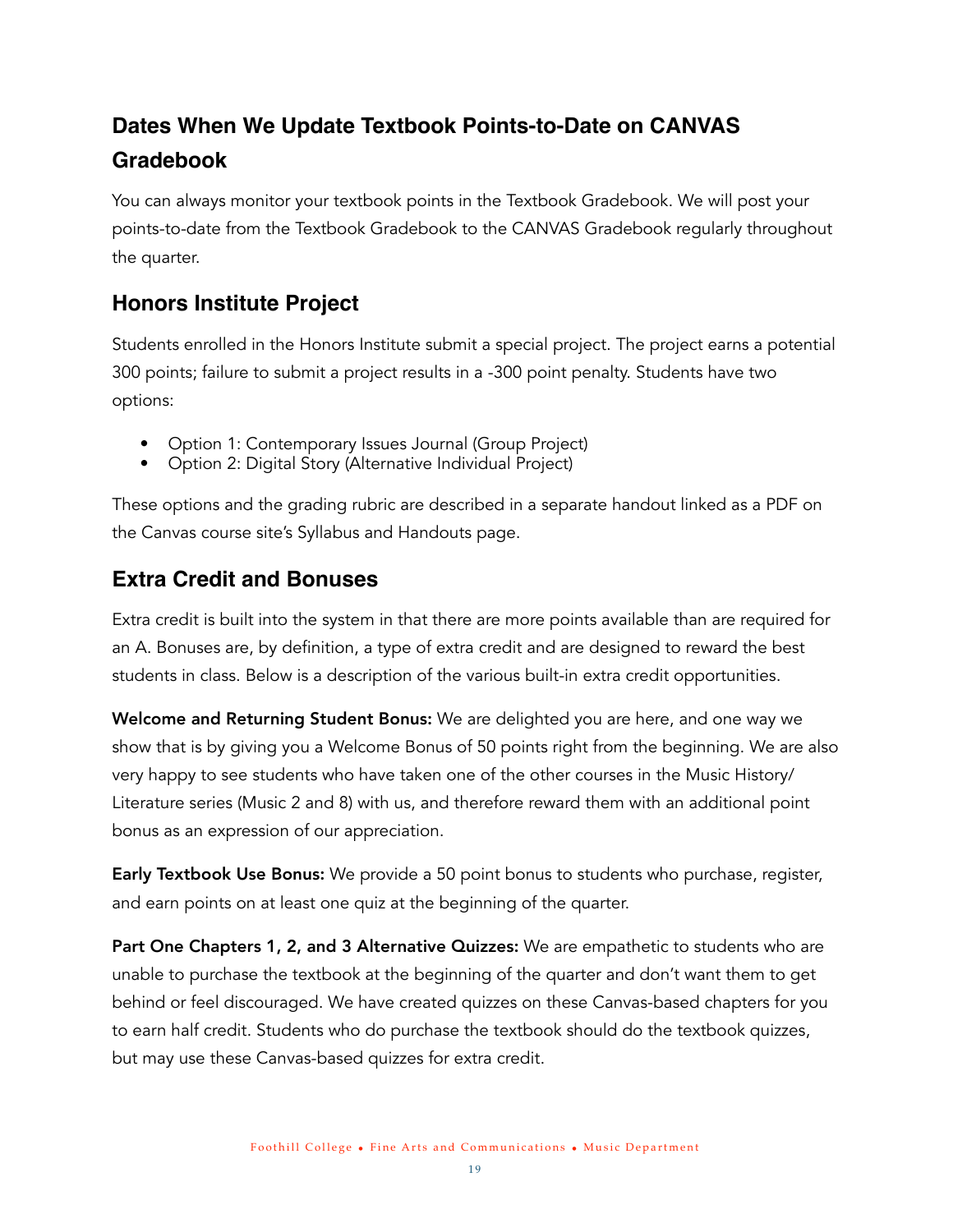Missed Deadline/Extra Credit/Time Management Bonus: We provide this assignment for students to earn back full credit due to one missed textbook chapter deadline and half credit for a second missed textbook chapter or for extra credit points due to poorer textbook scores (presumably because they had insufficient time to solve problems or do their best work). If you do not need to use this option, we will automatically award you a 100 point Time Management Bonus at the end of the term. Instructions are in Canvas.

Metacognitive Behaviors Bonus: Teaching and learning is a 2-way process. As teachers, we work hard to make this class interesting and learner-centered. As students, we ask that you 'engage' in the learning process and demonstrate metacognitive skills, a term we are using to describe a variety of behaviors that essentially mean taking responsibility for your own learning. We will award points to students who demonstrate these behaviors. Following are examples of the behaviors required to earn the bonus:

- 1. Use the Canvas Inbox (rather than email) to ask us questions. This not only helps us identify which class you are in, but it also keeps a record of our communications in one place for future reference.
- 2. Check the Syllabus or the Question? page (linked to the CANVAS Course home page) first to find answers to your questions before asking us.
- 3. Do your work in a positive manner, shrugging off minor frustrations and not stressing over a few lost points. If you don't receive the total potential points for the instructor-graded textbook assignments ("Reflect" and "Share"), check the assignment instructions to make sure you followed these thoroughly.
- 4. Resolve any problems you might have with the textbook or Napster in a timely manner and well before the next deadline by contacting textbook web support through the link at the bottom of each textbook page, since they (not us) can solve these problems. This will also generate a "Help Desk" ticket that you can provide us should we need to intervene on your behalf.
- 5. Be engaged: do your work ethically and with academic integrity; read announcements, if you are enrolled in and attending the On-Campus class, participate in group work, don't use your cell phone, and so forth.
- 6. If there is a legitimate error in your assignment grading or in the transfer of your textbook points to CANVAS, contact us within 48 hours so that we can resolve it.
- 7. Manage your time well and accept responsibility for meeting the deadlines as well as your assignment grades and course grade without 'pushback,' which includes requests for extensions, policy exemptions, additional points, and so forth.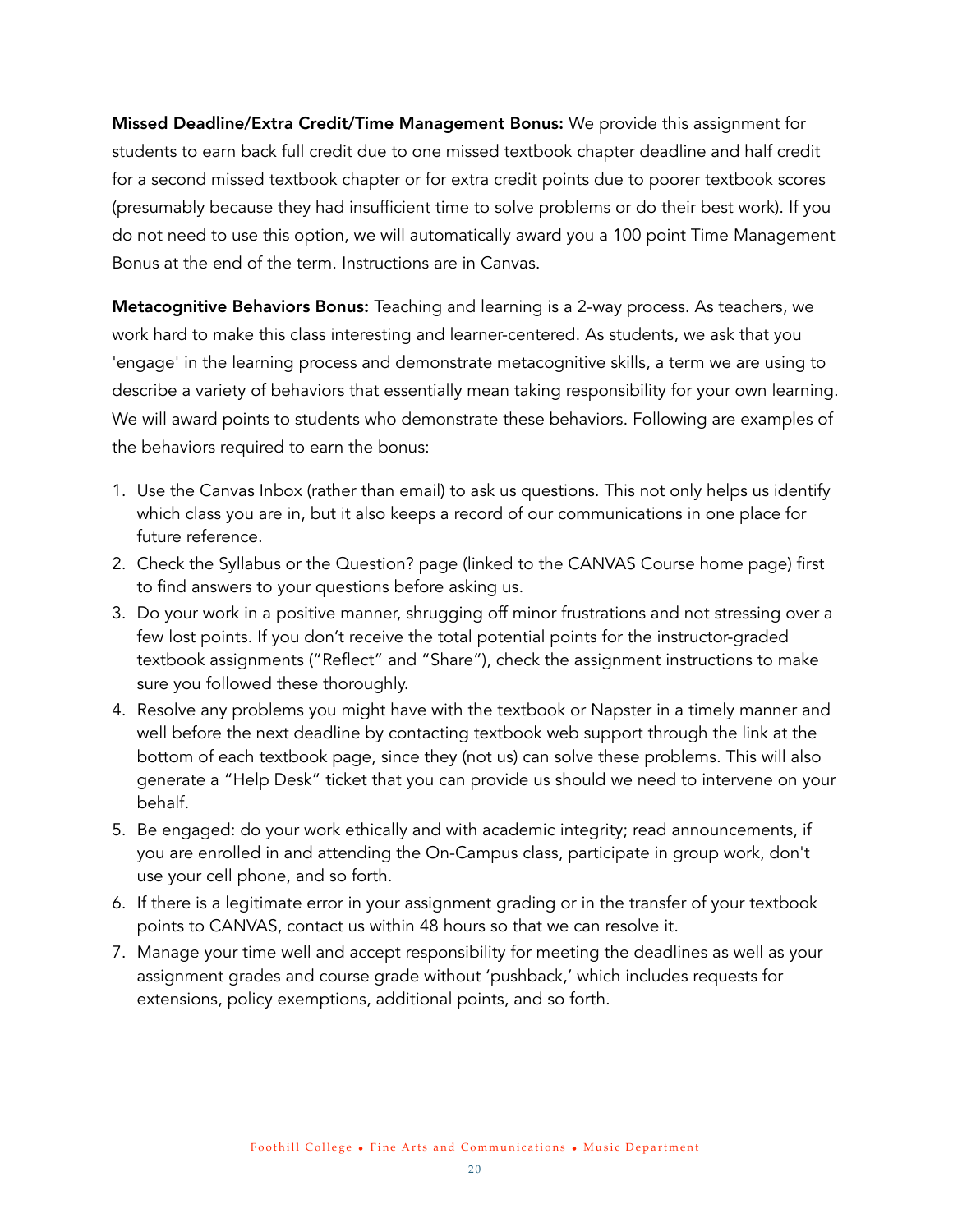#### <span id="page-20-0"></span>**Penalties**

One of the main reasons you are in college should be because you want to become better educated. We cannot make you learn, you have to decide that yourself. The grading system for this course is based on point accrual, with hundreds of points available beyond what you need for an A. This is different than traditional grading. Therefore, in order to maintain appropriate educational standards, we have developed the following penalties.

"Junk Effort" Penalty: This penalty starts with a "zero" for the assignment but may also include loss of bonuses and the privilege of earning extra credit points. A repeated violation will incur point penalties. Finally, we may report you to the Dean of Students if we believe your actions are seriously undermining the learning of other students as identified in the Foothill-DeAnza District "Student Conduct, Discipline & Due Process" document ([http://](http://www.foothill.edu/services/conduct.html) [www.foothill.edu/services/conduct.html](http://www.foothill.edu/services/conduct.html)). Examples of "junk" effort include:

- 1. ignoring basic course or assignment instructions,
- 2. putting little or no college-level thought into an assignment (such as copying verbatim from the textbook),
- 3. submitting assignments or communicating with us with excessive grammar and spelling errors,
- 4. doing incomplete work on the textbook chapters, as you are missing essential learning activities that are identified in the Course Outline of Record, a legal document used for articulation to other institutions.

**Zero Work in the Digital Textbook Penalty:** If you do no work in the digital textbook by the end of the quarter, you have not met the basic course requirements as articulated in the official Course Outline of Record on file with the State of California, and will receive a -1000 point penalty posted in the CANVAS Digital Textbook assignment area. This serves primarily to alert you and us that you have not earned any points from academic work. If you purchase/register the textbook prior to the end of the quarter and earn any points from the learning activities, the -1000 penalty will be replaced by whatever points you have earned.

## <span id="page-20-1"></span>**Academic Integrity and Academic Dishonesty Penalty**

We strive to create a learning environment that is positive, supportive, and based on mutual trust. We assume that all students will pursue their studies with integrity and honesty. To preserve our student-centered approach and to honor the efforts of the vast majority of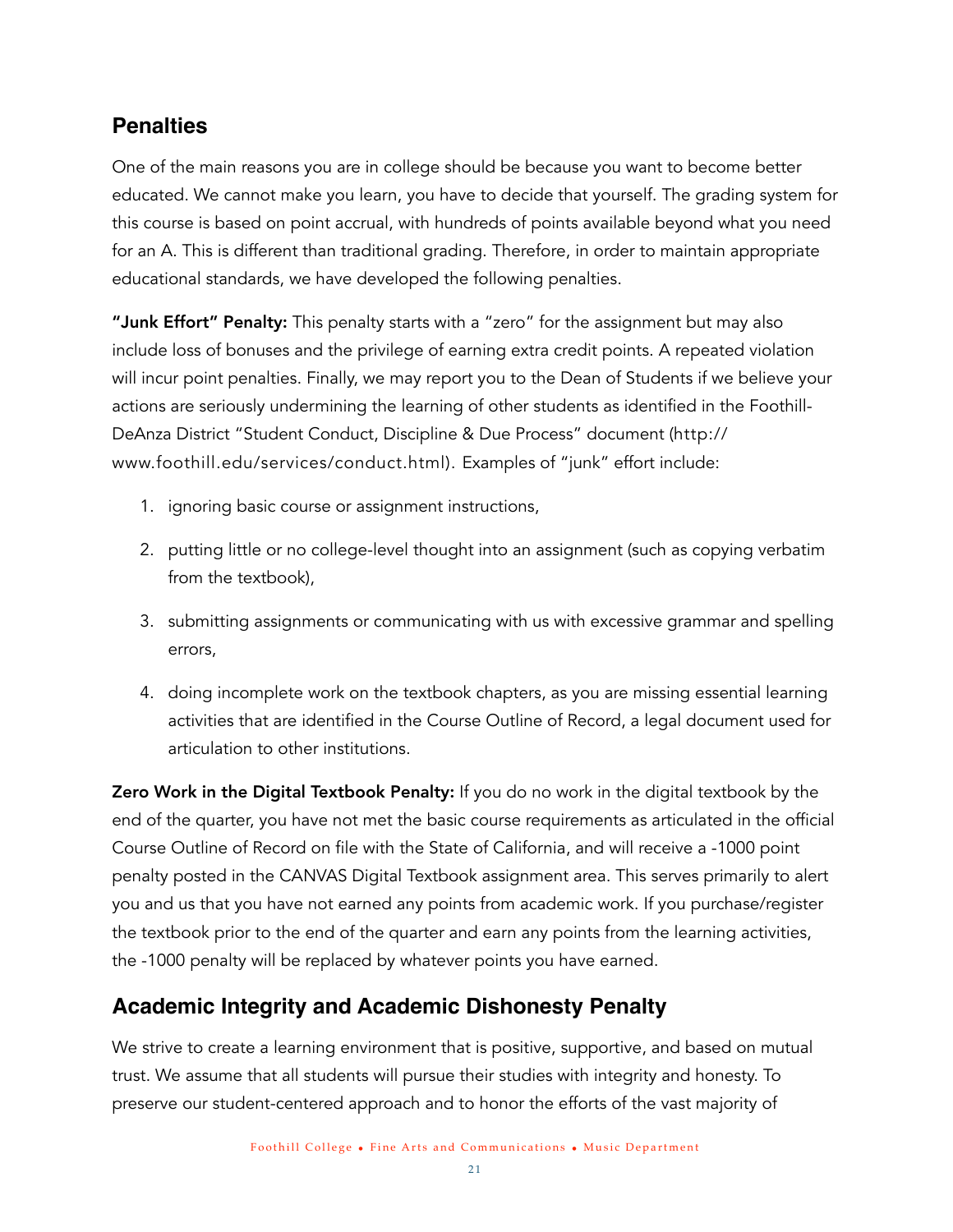students who put in the time and effort to earn their grades honestly, we have 'zero tolerance' for dishonesty. Please make sure you understand what academic integrity means by reviewing the document that is distributed on campus and is popularly known as the "Z-Card" (and is attached to the CANVAS Syllabus Link).

All students who commit dishonesty lose points for that assignment as well as their Metacognitive Behaviors bonus. Students also receive point penalties and may be reported to the Dean of Students and the Dean of Fine Arts and Communications. If the student responds in a timely manner, clearly acknowledges his or her mistake in the first response without making excuses, and accepts responsibility with maturity and dignity, we will consider reducing the penalty based on the premise that the student has learned from his/her mistake. Further 'push back' with either members of the Instructional Team or Administrators will demonstrate that the student has not learned from the experience and will result in an increased penalty.

Minor Violation (Up to -100 Points): This is for situations where most of the assignment is honestly done but some of the work has violated the college's academic integrity policy (usually copying Share or Reflect assignments from the internet or the digital textbook).

**Standard Violation (Up to -200 Points):** This is for standard plagiarism/cheating where most of the material has been copied (usually copying Share or Reflect assignments from the internet or the digital textbook or from another student).

Substantial Violation (Up to -300 Points Plus Loss of All Bonuses): This is for substantial plagiarism/cheating where all of the material has been copied (from the internet or the digital textbook or from another student) or when there is a clear attempt to earn credit through fraudulent means. It is also the level at which Honors Institute students are prosecuted for any academic integrity violation, as by definition, Honors Institute students are held to a higher standard than regular students. Additionally, students at this level are reported to the Dean of Students and the Dean of Fine Arts and Communications.

Second Offense -400 points: This is the point penalty for each additional offense.

## <span id="page-21-0"></span>**Final Exam (in CANVAS)**

The final exam is online, comprehensive and available for the 2-hour block of your choice within a designated time period (see Schedule and Deadlines). Doing well on the exam earns up to 200 points; failing it (129 points/59% or less) earns a -200 point penalty. If you reach the point threshold for the final course grade that you want through the other course activities, you are not required to take the final exam. If you are unsure as to whether you should take the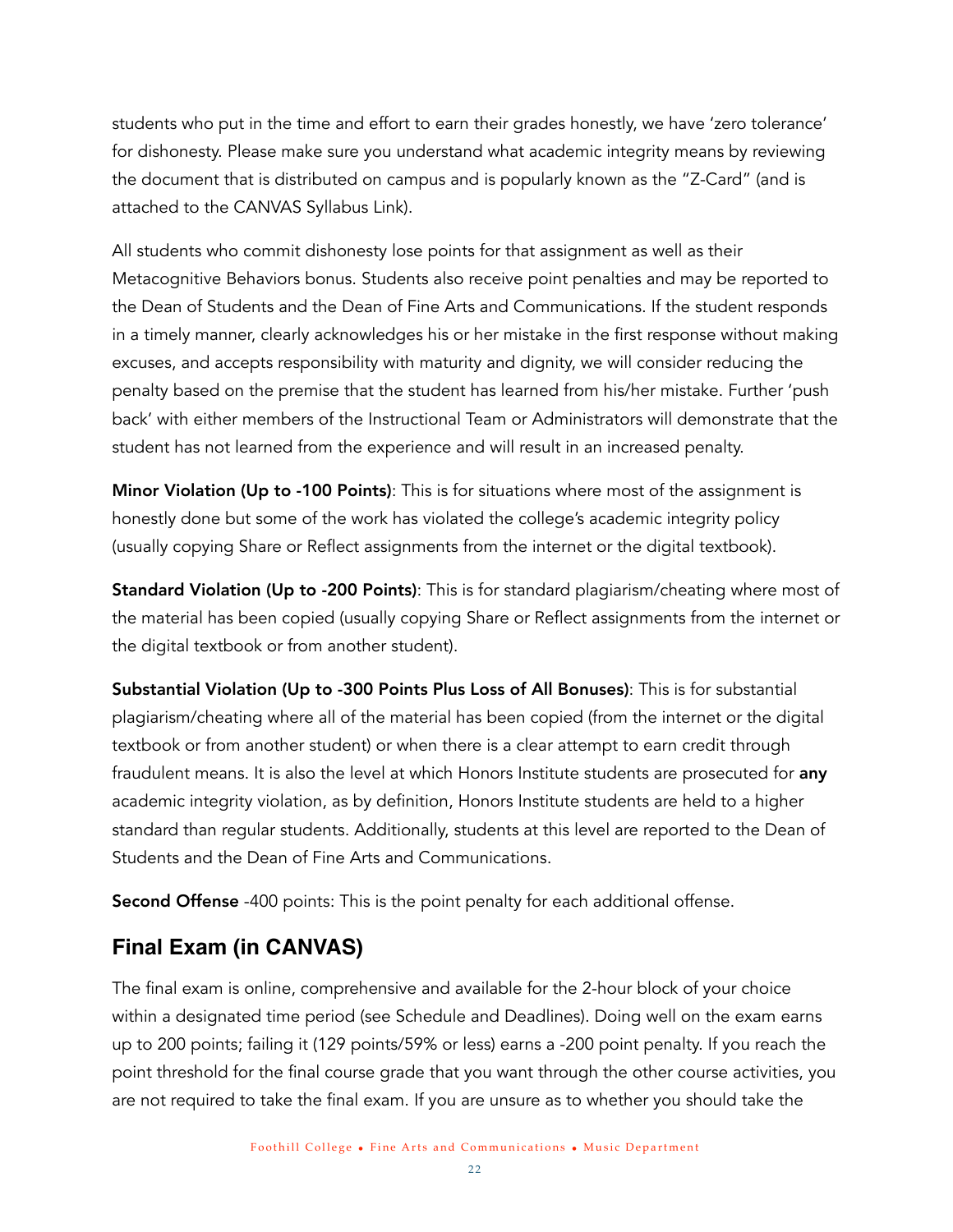exam please contact us. We are happy to help you find the best option for you. There is a Final Exam Study Guide attached to the CANVAS Syllabus link with specifics, which includes instructions for an Emergency Alternative Final Exam.

# <span id="page-22-0"></span>Schedule and Deadlines

#### <span id="page-22-1"></span>**Time Required for This Course**

This is a 5-unit college course that articulates to universities and is approved by the State of California as requiring students to put in a minimum of 15 hours per week during the regular academic term and even more during summer quarter. Some students work very efficiently and complete the work in less time, others need more time. If you are consistently spending considerably more time on course activities, we recommend you contact the Disabilities Resources Center as you may have a learning disability and they can help you. (See information in the Course Overview section.)

To provide you with maximum flexibility, everything but the Final Exam is available the first day of the quarter. You are encouraged to work ahead so that you have a 'safety net' should unanticipated problems arise. Some students choose to work hard at the beginning of the course to finish early. Manage your time intelligently so that you aren't pushing close to the deadlines when intense activity on the site can cause you technical problems and lots of frustration.

| Music 8 Weekly Assignments and Deadlines<br>Most assignments are open the 1st day and you are encouraged to work ahead. |                                                                                                                                                          |                                                                                  |                       |  |  |
|-------------------------------------------------------------------------------------------------------------------------|----------------------------------------------------------------------------------------------------------------------------------------------------------|----------------------------------------------------------------------------------|-----------------------|--|--|
| Wk                                                                                                                      |                                                                                                                                                          | <b>Assignments</b>                                                               | <b>Deadline</b>       |  |  |
|                                                                                                                         | Claim your Welcome Bonus then use this week to orient yourself and start working ahead.<br>Ideally you should aim to be one week ahead of all deadlines. |                                                                                  |                       |  |  |
|                                                                                                                         |                                                                                                                                                          | 2 Course Policies Quiz; Prior Knowledge Survey, Welcome Bonus                    | Tuesday, 4-16 1 PM    |  |  |
|                                                                                                                         |                                                                                                                                                          | Ch. 1: Understanding and Remembering the Journey:                                | Wednesday, 4-17, 1 PM |  |  |
|                                                                                                                         |                                                                                                                                                          | Ch. 2: Music in Multicultural America                                            | Thursday, 4-18, 1 PM  |  |  |
|                                                                                                                         |                                                                                                                                                          | 3   Ch. 3: Developing a Basic Music Vocabulary                                   | Wednesday, 4-24, 1 PM |  |  |
|                                                                                                                         |                                                                                                                                                          | Ch. 4: Native American Music<br>How to Use This Textbook (on Textbook Home Page) | Thursday, 4-25, 1 PM  |  |  |

# <span id="page-22-2"></span>**Chart of Deadlines (Sample Based on Spring Quarter, 2019)**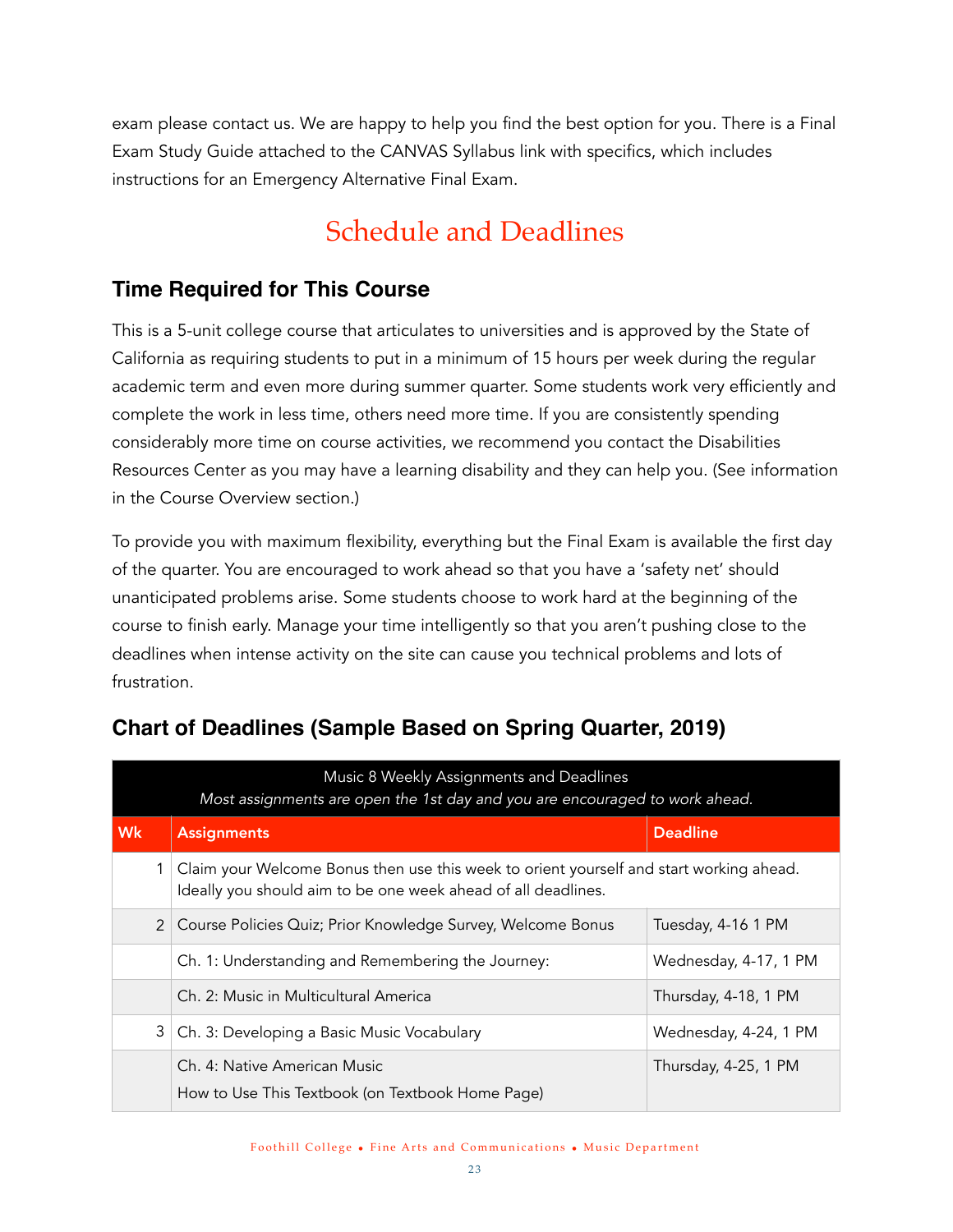|                 | Music 8 Weekly Assignments and Deadlines<br>Most assignments are open the 1st day and you are encouraged to work ahead.                                                                  |                       |  |  |  |  |  |
|-----------------|------------------------------------------------------------------------------------------------------------------------------------------------------------------------------------------|-----------------------|--|--|--|--|--|
| Wk              | <b>Assignments</b>                                                                                                                                                                       | <b>Deadline</b>       |  |  |  |  |  |
|                 | 4   Ch. 5: Roots of European Traditions                                                                                                                                                  | Wednesday, 5-1, 1 PM  |  |  |  |  |  |
|                 | Ch. 6: Roots of African American Traditions & "Pop" Policy Quiz:<br>Keys to Success                                                                                                      | Thursday, 5-2, 1 PM   |  |  |  |  |  |
| 5               | Ch. 7: Roots of Hispanic Latino Traditions                                                                                                                                               | Wednesday, 5-8, 1 PM  |  |  |  |  |  |
|                 | Ch. 8: Roots of Asian American Traditions                                                                                                                                                | Thursday, 5-9, 1 PM   |  |  |  |  |  |
| 6               | Ch. 9: The Blues                                                                                                                                                                         | Wednesday, 5-15, 1 PM |  |  |  |  |  |
|                 | Ch. 10: Jazz                                                                                                                                                                             | Thursday, 5-16, 1 PM  |  |  |  |  |  |
| 7               | Ch. 11: Gospel                                                                                                                                                                           | Wednesday, 5-22, 1 PM |  |  |  |  |  |
|                 | Ch. 12: Cajun and Zydeco & "Pop" Policy Quiz: Grades/Grading                                                                                                                             | Thursday, 5-23, 1 PM  |  |  |  |  |  |
| 8               | Ch. 13: Country Music                                                                                                                                                                    | Wednesday, 5-29, 1 PM |  |  |  |  |  |
|                 | Ch. 14: Urban Folk Revival                                                                                                                                                               | Thursday, 5-30, 1 PM  |  |  |  |  |  |
| 9               | Ch. 15: The Roots of Rock 'n' Roll                                                                                                                                                       | Wednesday, 6-5, 1 PM  |  |  |  |  |  |
|                 | Ch. 16: Motown, Soul and Funk                                                                                                                                                            | Thursday, 6-6, 1 PM   |  |  |  |  |  |
| 10 <sup>°</sup> | Ch. 17: Caribbean and Salsa                                                                                                                                                              | Wednesday, 6-12, 1 PM |  |  |  |  |  |
|                 | Ch. 18: Contemporary Mexican American<br>Honors Students Only: Honors Project                                                                                                            | Thursday, 6-13, 1 PM  |  |  |  |  |  |
| 11              | Ch. 19: Hip Hop and Rap                                                                                                                                                                  | Wednesday, 6-19, 1 PM |  |  |  |  |  |
|                 | Ch. 20: Toward the Future; Crossroads Digital Textbook<br>Alternative Part One Quizzes (in CANVAS); Missed Chapter Make-<br>Up/Extra Credit (On Campus Students Only: Lecture Portfolio) | Thursday, 6-20, 1 PM  |  |  |  |  |  |
|                 | Time Management Bonus and Metacognitive Behaviors Bonus<br>Awarded                                                                                                                       | Friday, 6-21, 1 PM    |  |  |  |  |  |
| 12              | The Final Exam will be available in CANVAS for a 2-Hour block of your choice between<br>Monday, 5-24 at 7 AM and the deadline of Tuesday, 5-25 at 1 PM.                                  |                       |  |  |  |  |  |

## <span id="page-23-0"></span>**Missed Deadline**

There is an alternative assignment in CANVAS ("Missed Chapter Make-Up/Extra Credit/Time Management Bonus") designed for students to earn back points due to a missed chapter deadline. Follow the instructions in CANVAS. Requests for additional make-up opportunities or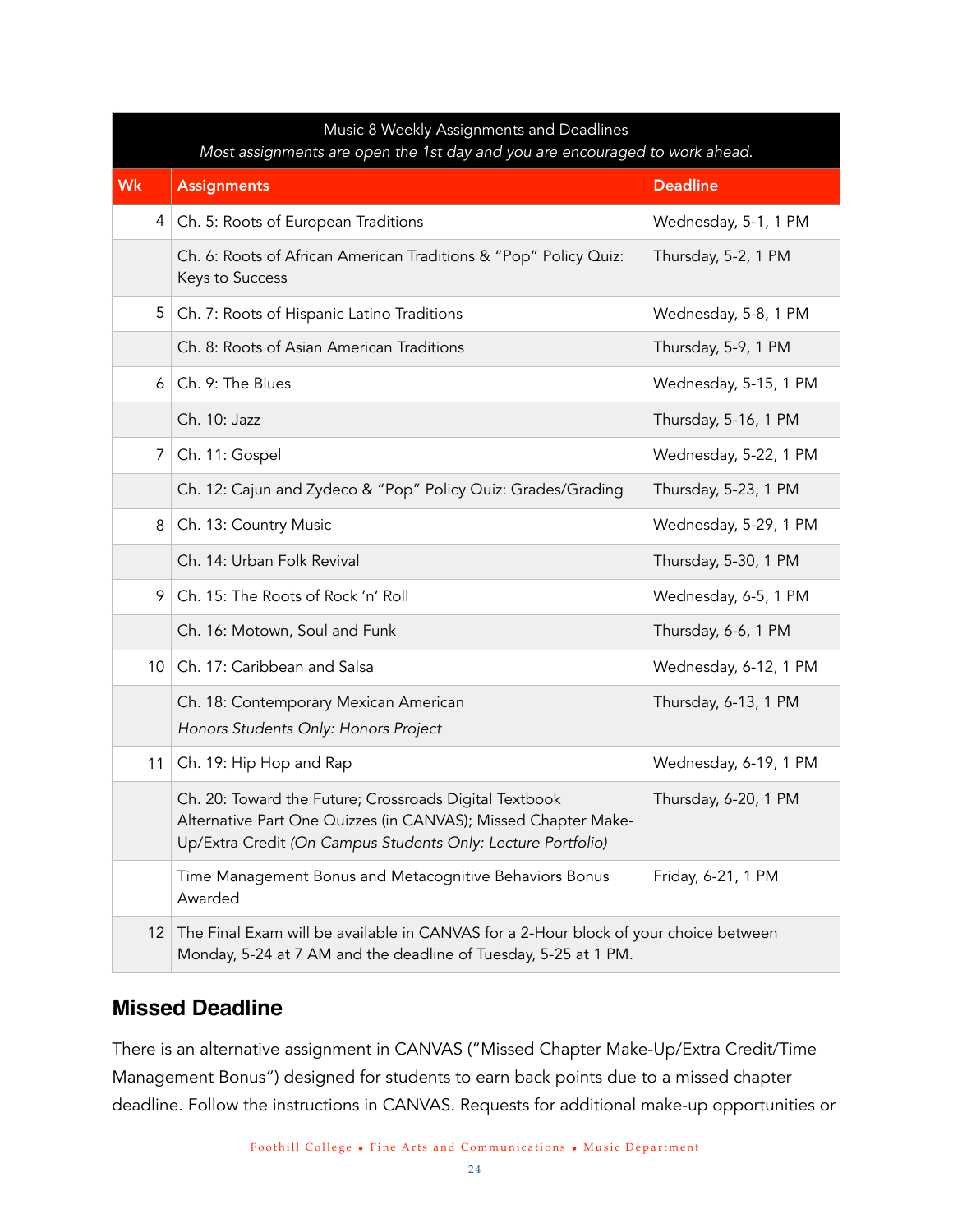deadline extensions will result in a reduction or potential elimination of the Metacognitive Behaviors Bonus.

# <span id="page-24-0"></span>Completing the Course

You are finished with the course either at the end of the quarter *or* as soon as you have achieved the minimum points for the grade level you desire. At the end of the quarter, we will send out an announcement informing you that final grades have been posted. Please double check at that point so that we can make any corrections prior to submitting grades to Admissions and Records.

#### <span id="page-24-1"></span>**Finishing the Course Early**

One of the unique aspects of this course is that it supports students who, for whatever reason, want to 'power through' and finish the class early. Although your textbook work will be graded and submitted to Turnitin - the plagiarism detection company - on the regular schedule along with other students' work, you will have a good sense of what your final course grade will be.

*(Note: if your work is graded at a quality level below the standard score or flagged as being copied from another source, your total points will be adjusted lower. However this is not likely as students who finish the course early tend to be excellent students. Nevertheless, as a precaution, we recommend that you aim for the higher end of the point ranges for the final course grade you wish in order to have a buffer zone in case your total digital textbook points are lower than you had hoped after your work is graded.)*

## <span id="page-24-2"></span>**If You Failed the Course**

Although most students pass this class, occasionally students fail - usually because life got in the way of their plans and they just could not devote the time they needed to do the learning activities. If this happens to you, don't be too hard on yourself. We will welcome you back the subsequent quarter (even reserving an add code for you should the class fill up). If you purchased the digital textbook, you will be able to use it again by contacting the textbook company. We will also give you the Returning Student Bonus and give you credit for the points you earned in the textbook. Students who take the class a second time typically do very well, often replacing their "F" with an "A."

## <span id="page-24-3"></span>**The Music History and Literature Certificate**